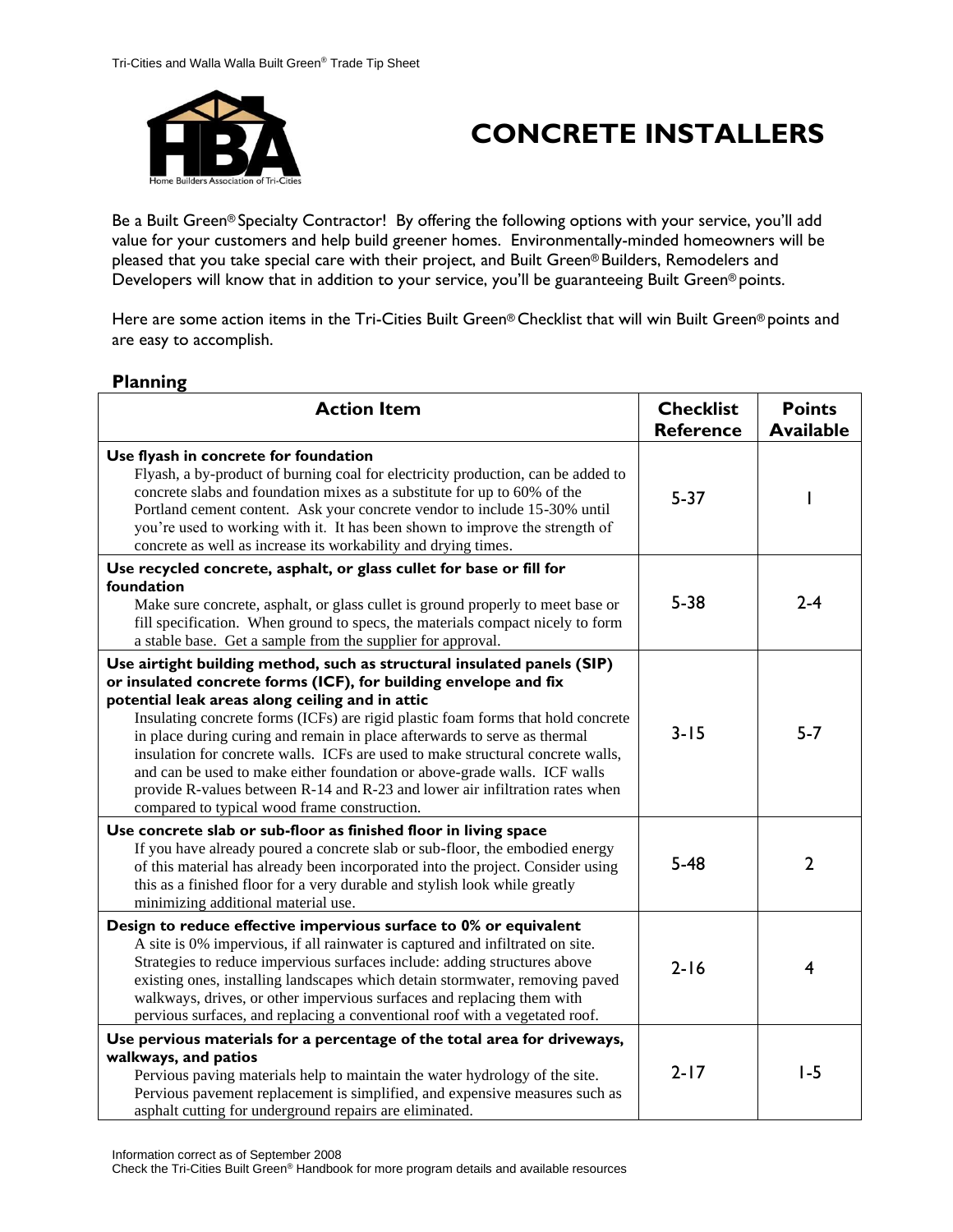| <b>Action Item</b>                                                                                                                                                                                                                                                                                                                                                                                                                                                                                                                                                                                                                                                                                                                                                                            | <b>Checklist</b><br><b>Reference</b> | <b>Points</b><br><b>Available</b> |
|-----------------------------------------------------------------------------------------------------------------------------------------------------------------------------------------------------------------------------------------------------------------------------------------------------------------------------------------------------------------------------------------------------------------------------------------------------------------------------------------------------------------------------------------------------------------------------------------------------------------------------------------------------------------------------------------------------------------------------------------------------------------------------------------------|--------------------------------------|-----------------------------------|
| Use reusable forms, including wood if it is well maintained<br>Use forms made from steel or aluminum for concrete pours. These forms are<br>readily available. Besides providing a better finish, metal forms help to prevent<br>unnecessary wood waste. Dimensional lumber can be used for smaller scale<br>projects, and if carefully maintained, can provide adequate finish quality and<br>can be reused many times. Typically after their last use, wood forms can be<br>reused in building projects for non-structural applications.                                                                                                                                                                                                                                                    | $5 - 14$                             | $\overline{2}$                    |
| Use a biodiesel mix in on-site equipment and/or vehicles<br>Biodiesel is a renewable fuel made from a mixture of alcohol and vegetable or<br>animal oils. Incorporating biodiesel into the fuel mix reduces particulate<br>matter, toxins, and carbon monoxide emitted from engines. Biodiesel reduces<br>the amount of petroleum, a non-renewable fuel, thereby reducing the risk of<br>harming sensitive environments during extraction and transportation. Biodiesel<br>works well in construction equipment and in all diesel cars. However, biodiesel<br>has a higher alcohol content and acts as a solvent. Before using biodiesel,<br>ensure that all equipment/engine hoses are made of synthetic rubber. New<br>equipment run on biodiesel will not have fuel line or filter issues. | $2 - 52$                             | $1-4$                             |
| Use less toxic form releasers<br>Forms are commonly coated with fuel oil to prevent the concrete from sticking<br>to the form. Runoff, incidental drips, and spills contaminate soils and may<br>enter storm drains thereby contaminating surface water. Use less toxic form<br>releasers or strategies, such as "kick-hard," vegetable oil spray, or waxing or<br>painting the forms prior to use.                                                                                                                                                                                                                                                                                                                                                                                           | $2 - 23$                             | $\overline{2}$                    |
| Wash out concrete trucks in slab or pavement subbase areas or storage<br>containers<br>Over the life of a project one to three yards of concrete slurry and lime can be<br>generated from washing out concrete trucks. Wash out concrete trucks and<br>pumps in slab or pavement subbase areas, such as driveways, where slurry can<br>be contained and will be useful. Find out if your concrete supplier uses truck<br>mounted or plant based wash out systems. These systems allow for the capture<br>of all concrete residues.                                                                                                                                                                                                                                                            | $2 - 20$                             | $1-3$                             |
| Achieve 85% minimum recycling rate for at least two of the following<br>products: cardboard, metal scraps, wood/pallet scraps, packaging &<br>pallet wrap, drywall, concrete, asphalt rubble, rock, brick, paint, asphalt<br>roofing, land clearing, yard waste, and soil, glass, carpet padding, and<br>upholstery foam<br>Concrete, brick, asphalt rubble, and other building materials can be collected<br>on site and recycled for less money than it costs to be landfilled.                                                                                                                                                                                                                                                                                                             | $5 - 17$                             | $1 - 15$                          |
| Total points possible for fulfilling all action items                                                                                                                                                                                                                                                                                                                                                                                                                                                                                                                                                                                                                                                                                                                                         |                                      | 49                                |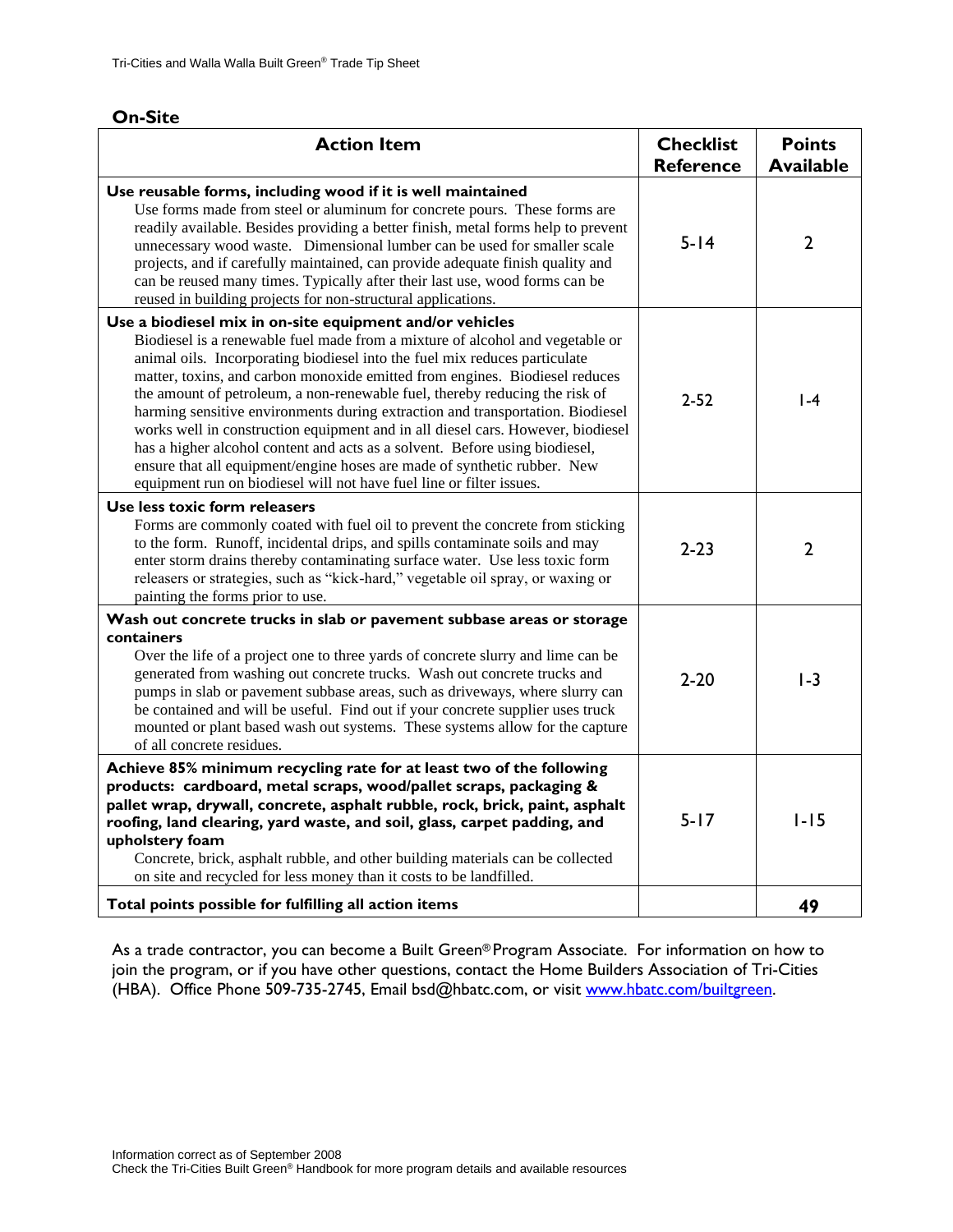

# **DRYWALL CONTRACTORS**

Be a Built Green® Specialty Contractor! By offering the following options with your service, you'll add value for your customers and help build greener homes. Environmentally-minded homeowners will be pleased that you take special care with their project, and Built Green® Builders, Remodelers and Developers will know that in addition to your service, you'll be guaranteeing Built Green® points.

Here are some action items in the Tri-Cities Built Green® Checklist that will win Built Green® points and are easy to accomplish.

| <b>Action Item</b>                                                                                                                                                                                                                                                                                                                                                                                                                                                                                                                                                                                                                                                                                                                                       | <b>Checklist</b><br><b>Reference</b> | <b>Points</b><br><b>Available</b> |
|----------------------------------------------------------------------------------------------------------------------------------------------------------------------------------------------------------------------------------------------------------------------------------------------------------------------------------------------------------------------------------------------------------------------------------------------------------------------------------------------------------------------------------------------------------------------------------------------------------------------------------------------------------------------------------------------------------------------------------------------------------|--------------------------------------|-----------------------------------|
| Use suppliers who offer and take back reusable and recyclable<br>packaging<br>Cardboard, plastic shrink wrap, kraft paper, wood pallets or frames, and metal<br>bands are just some of the packaging materials that can show up on your<br>jobsite. They comprise a significant portion of the typical construction waste<br>stream, and add to your project cost. Encourage suppliers and manufacturers<br>to take responsibility for their packaging. Other actions you can take include<br>requesting minimal packaging when placing a materials order, selecting<br>products that are delivered with minimal, reusable, or recyclable packaging and<br>purchasing materials like fasteners, paints, caulking, and drywall mud in bulk<br>containers. | $5-4$                                |                                   |
| Use drywall with recycled-content gypsum and/or use recycled or<br>"reworked" paint and finishes<br>Drywall manufactured with recycled gypsum is commonly available at most<br>building material suppliers and is cost-competitive with conventional drywall.<br>However, it must be specified if you want to use it, so address the recycled<br>gypsum content of drywall with your supplier, before you order.                                                                                                                                                                                                                                                                                                                                         | $5 - 50$                             | $1-2$                             |
| Keep materials dry during construction and conduct a moisture test<br>prior to close-in of walls and conditioned space; verify 15% or less<br>Keep your materials dry prior to installation. Do not install drywall if framing<br>has moisture content above 15%.                                                                                                                                                                                                                                                                                                                                                                                                                                                                                        | $4 - 5$                              | $1-3$                             |
| Use airtight drywall approach for framed structures<br>The airtight drywall approach (ADA) for framed structures is an advanced<br>sealing package that goes beyond basic practice. It includes caulk or gasket<br>drywall installed on exterior walls at the top and bottom plates, windows and<br>doorframes; caulk or gasket drywall installed on interior walls at intersections<br>with exterior ceilings; and caulk or gasket electrical, plumbing, or mechanical<br>penetrations in the drywall. Use good quality, durable materials for sealing and<br>use the proper type of sealing material for the size of gap.                                                                                                                              | $3 - 7$                              | 3                                 |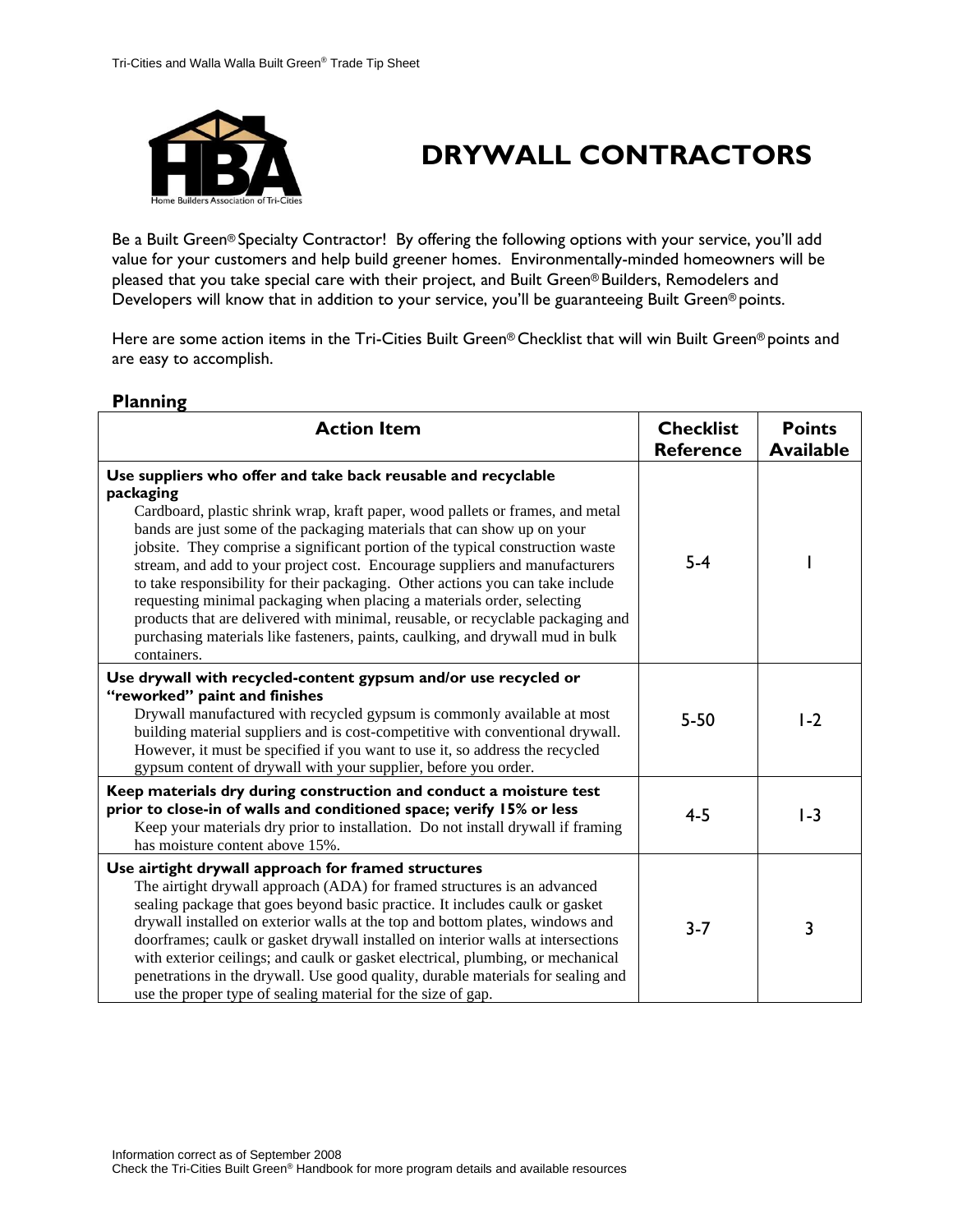| m<br>п<br>ווכ |  |
|---------------|--|
|---------------|--|

| <b>Action Item</b>                                                                                                                                                                                                                                                                                                                                                                                                                                                                                                                                                                                                                                                                                 | <b>Checklist</b><br><b>Reference</b> | <b>Points</b><br><b>Available</b> |
|----------------------------------------------------------------------------------------------------------------------------------------------------------------------------------------------------------------------------------------------------------------------------------------------------------------------------------------------------------------------------------------------------------------------------------------------------------------------------------------------------------------------------------------------------------------------------------------------------------------------------------------------------------------------------------------------------|--------------------------------------|-----------------------------------|
| Reuse building materials for your job and/or use reclaimed building<br>materials when appropriate<br>Reusing materials can reduce project cost by avoiding disposal fees and<br>reducing the need to purchase new materials. To make reuse easier in<br>temporary structures, apply methods such as fastening with screws rather than<br>nails to make dismantling convenient. If you have the storage space available,<br>you may be able to store used materials for future projects.<br>When reusing structural materials, check with your local building authority<br>regarding strength reductions or limits.                                                                                 | $5 - 15$                             | 1-LI                              |
| If garage is attached, air-seal it from occupied space using Energy Star®<br>sealing standard<br>Use the Airtight Drywall Approach (ADA) in the walls and ceiling shared by<br>the house and garage. ADA is an advanced sealing package that goes beyond<br>basic practice. Other best practices include: Use caulk or foam to seal all holes<br>in walls and the ceiling between the house and garage. Make sure that the door<br>between the house and garage is weather-stripped and is fitted with a threshold<br>that creates a tight seal with the door. For additional reference, see the Energy<br>Star® Residential New Construction Field Guide detailed information sealing<br>methods. | $4 - 23$                             | 3                                 |
| Total points possible for fulfilling all action items                                                                                                                                                                                                                                                                                                                                                                                                                                                                                                                                                                                                                                              |                                      | 23                                |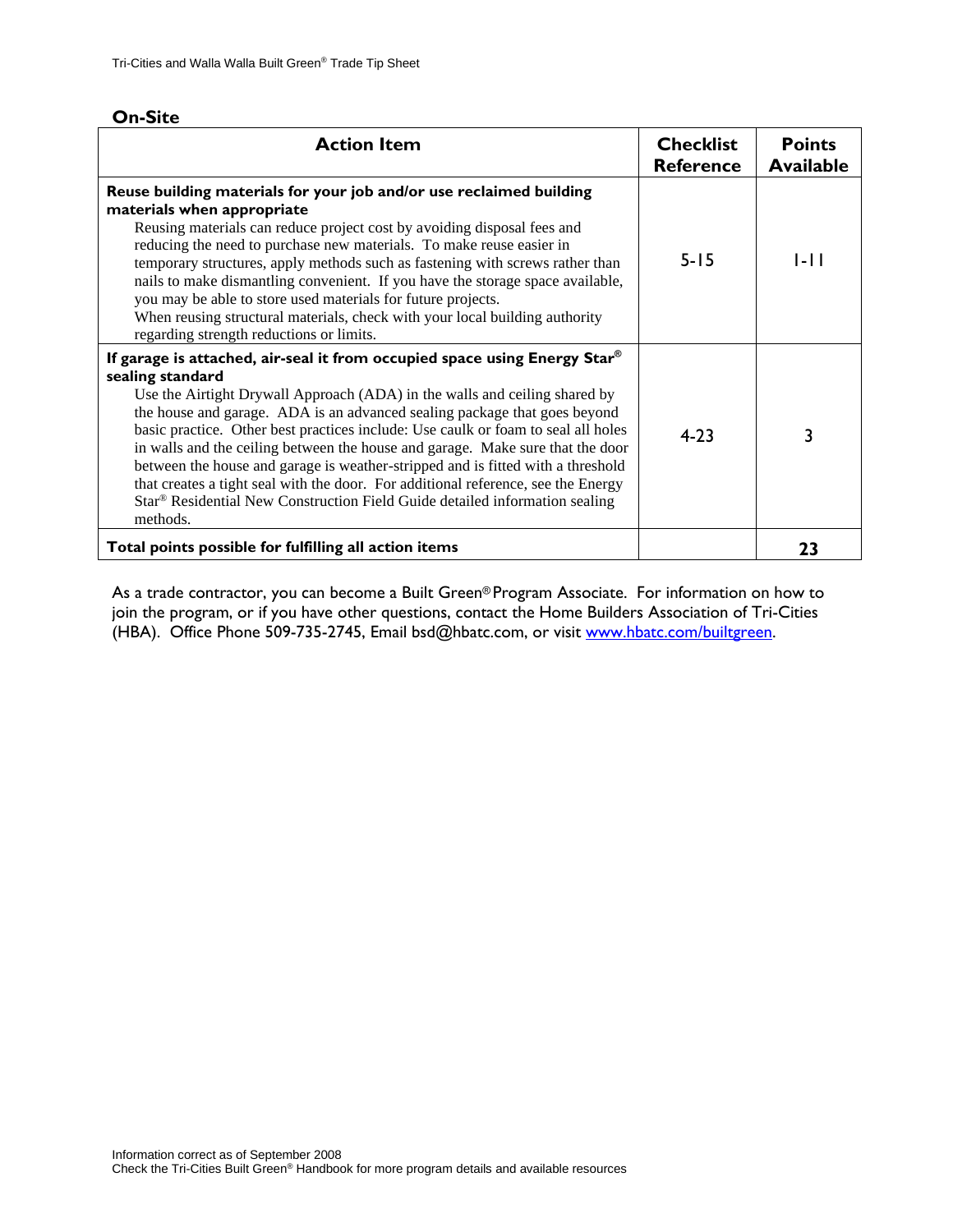

# **ELECTRICAL AND LIGHTING CONTRACTORS**

Be a Built Green® Specialty Contractor! By offering the following options with your service, you'll add value for your customers and help build greener homes. Environmentally-minded homeowners will be pleased that you take special care with their project, and Built Green® Builders, Remodelers and Developers will know that in addition to your service, you'll be guaranteeing Built Green® points.

Here are some action items in the Tri-Cities Built Green® Checklist that will win Built Green® points and are easy to accomplish.

### **Planning**

| -<br><b>Action Item</b>                                                                                                                                                                                                                                                                                                                                                                                                                                                                                                                                                                                                                                                                                                                                  | <b>Checklist</b><br><b>Reference</b> | <b>Points</b><br><b>Available</b> |
|----------------------------------------------------------------------------------------------------------------------------------------------------------------------------------------------------------------------------------------------------------------------------------------------------------------------------------------------------------------------------------------------------------------------------------------------------------------------------------------------------------------------------------------------------------------------------------------------------------------------------------------------------------------------------------------------------------------------------------------------------------|--------------------------------------|-----------------------------------|
| Use suppliers who offer and take back reusable and recyclable<br>packaging<br>Cardboard, plastic shrink wrap, kraft paper, wood pallets or frames, and metal<br>bands are just some of the packaging materials that can show up on your<br>jobsite. They comprise a significant portion of the typical construction waste<br>stream, and add to your project cost. Encourage suppliers and manufacturers<br>to take responsibility for their packaging. Other actions you can take include<br>requesting minimal packaging when placing a materials order, selecting<br>products that are delivered with minimal, reusable, or recyclable packaging and<br>purchasing materials like fasteners, paints, caulking, and drywall mud in bulk<br>containers. | 5-4                                  |                                   |
| Furnish eight energy star® compact fluorescent light bulbs to owners<br>Compact fluorescent lights (CFL) have a higher first cost but advanced<br>technology enables CFLs to use 75% less energy than a standard incandescent<br>bulb and last up to 10 times longer. Newer, smaller CFL screw-in bulbs can be<br>substituted in most applications, and in high use areas like the kitchen,<br>outdoor/porch and other high-use rooms can save substantial energy. Many<br>new styles and high quality light make these a choice with lasting benefits.                                                                                                                                                                                                  | $3 - 61$                             |                                   |

### **On-Site**

| <b>Action Item</b>                                                                                                                                                                                                                                                                                                                                                                                                                                          | <b>Checklist</b><br><b>Reference</b> | <b>Points</b><br><b>Available</b> |
|-------------------------------------------------------------------------------------------------------------------------------------------------------------------------------------------------------------------------------------------------------------------------------------------------------------------------------------------------------------------------------------------------------------------------------------------------------------|--------------------------------------|-----------------------------------|
| Install at least one energy star® ceiling fan in rooms with ceiling heights<br>greater than 8 feet<br>Provide wiring and switching needed for two or more ceiling fans in the<br>electrical plan. If installed, a ceiling fan can be used as a low-energy option to<br>provide cooling on hot days.                                                                                                                                                         | $3 - 26$                             |                                   |
| Substitute all incandescent down lights for CFL downlights (recessed<br>cans) or LEDs<br>Compact fluorescent light bulbs, or CFLs, are an alternative to incandescent<br>which use less power and have a longer rated life. LED lamps are the most<br>energy efficient option for lighting; but they are also currently the most<br>expensive. Also called LED bars or illuminators, they are usually clusters of<br>small LED bulbs in a suitable housing. | $3 - 60$                             | $1-2$                             |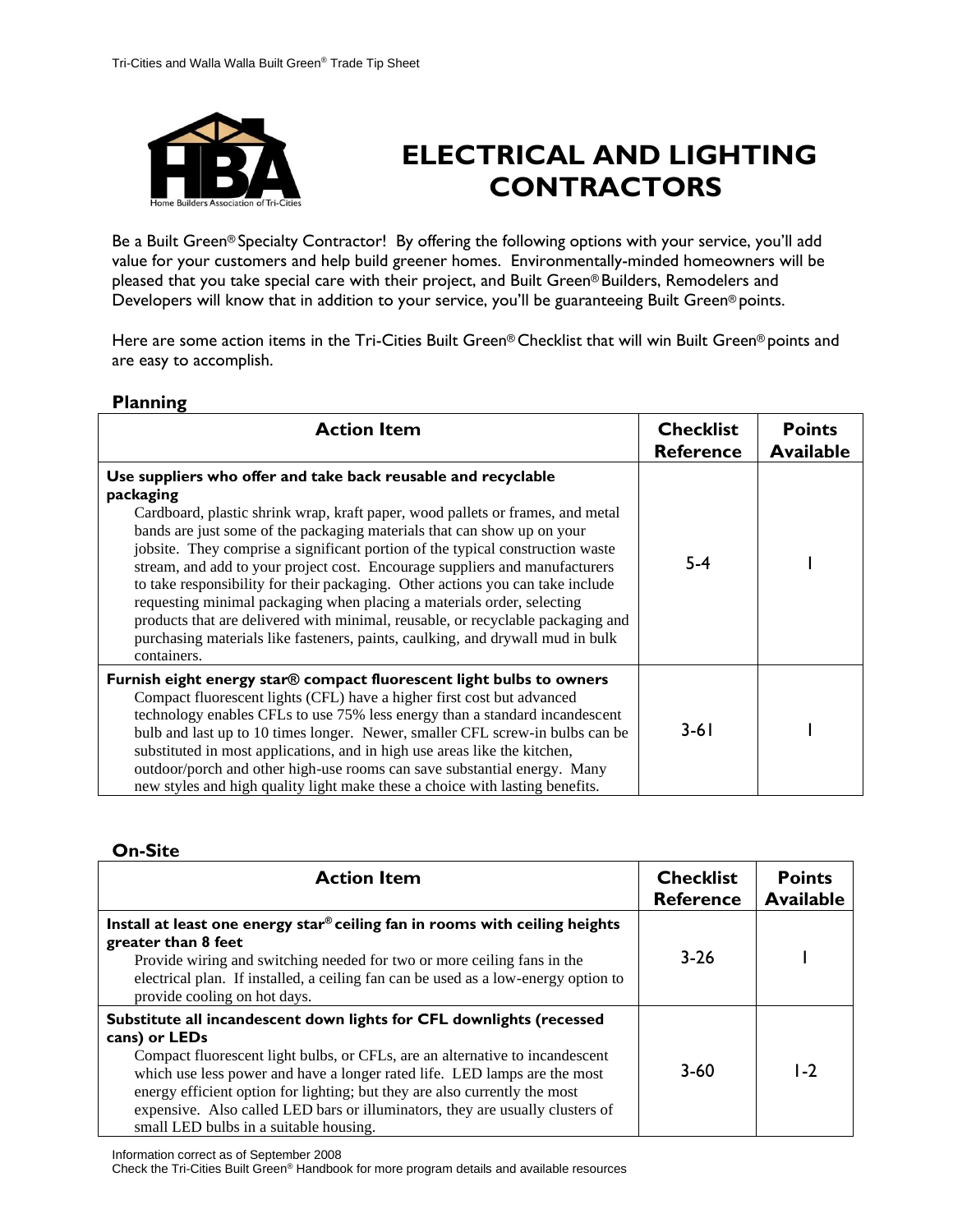| Install motion detectors on exterior lights<br>Light-sensing controls are increasingly being used to control outdoor lights<br>along driveways and walkways. Consider motion detectors and photo sensors<br>for energy efficiency. Consult with your lighting supplier for optimal<br>placement.                                                                                                                                                                                                                                                                                                                             | $3-62$   |  |
|------------------------------------------------------------------------------------------------------------------------------------------------------------------------------------------------------------------------------------------------------------------------------------------------------------------------------------------------------------------------------------------------------------------------------------------------------------------------------------------------------------------------------------------------------------------------------------------------------------------------------|----------|--|
| Install lighting timers, and/or motion detectors on interior lights<br>Dimmers allow you to use one light for many purposes, and can save energy<br>and extend the life of most bulbs when used at lower levels. Dimmers can be<br>used with incandescent lights, including low voltage systems, and with<br>compact fluorescents. Timers can be located at a light switch, a plug, or in a<br>socket, and are available as both mechanical and solid-state. Motion detectors<br>or occupancy sensors can result in significant energy savings, especially in<br>bathrooms and bedrooms where lights are frequently left on. | $3 - 63$ |  |
| Total points possible for fulfilling all action items                                                                                                                                                                                                                                                                                                                                                                                                                                                                                                                                                                        |          |  |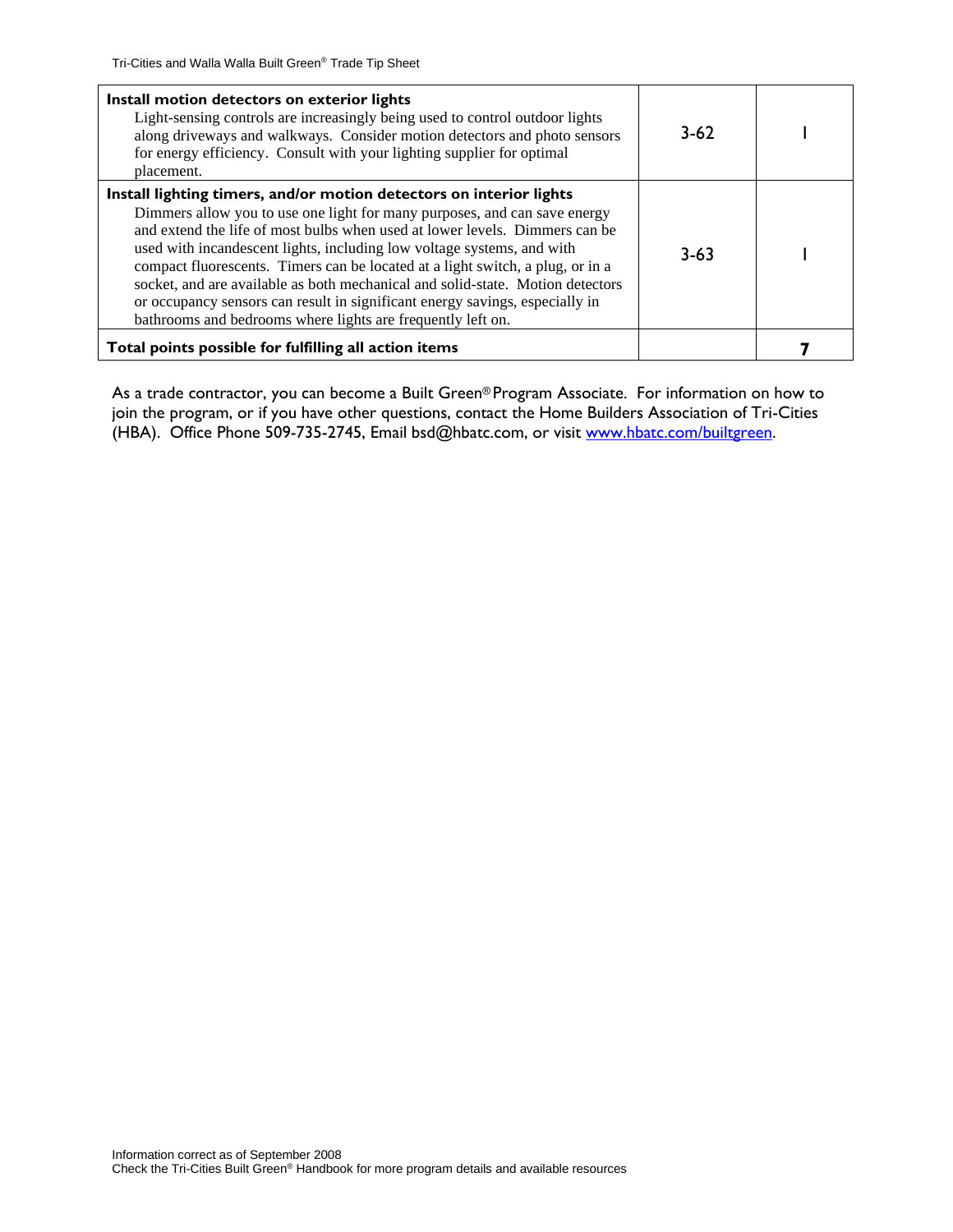

# **APPLIANCE SUPPLIERS**

Be a Built Green® Specialty Contractor! By offering the following options with your service, you'll add value for your customers and help build greener homes. Environmentally-minded homeowners will be pleased that you take special care with their project, and Built Green® Builders, Remodelers and Developers will know that in addition to your service, you'll be guaranteeing Built Green® points.

Here are some action items in the Tri-Cities Built Green® Checklist that will win Built Green® points and are easy to accomplish.

| <b>Action Item</b>                                                                                                                                                                                                                                                                                                                                                                                                                                                                                            | <b>Checklist</b><br><b>Reference</b> | <b>Points</b><br><b>Available</b> |
|---------------------------------------------------------------------------------------------------------------------------------------------------------------------------------------------------------------------------------------------------------------------------------------------------------------------------------------------------------------------------------------------------------------------------------------------------------------------------------------------------------------|--------------------------------------|-----------------------------------|
| Install an outdoor clothesline<br>A permanent clothesline can save energy and help reduce air pollution by<br>reducing use of the clothes dryer. Using only a clothesline, instead of electric<br>or gas dryer, saves an average of 1,000 kWh of electricity a year. Note: indoor<br>clotheslines should only be used if the potential moisture issues are adequately<br>addressed.                                                                                                                           | $3 - 51$                             |                                   |
| Install an Energy Star® washing machine<br>ENERGY STAR® certified clothes washers offer significant water and energy<br>efficiencies (up to 30% less) compared to non-certified. Clothes at the end of<br>the wash cycle contain less water compared to conventional washers due to<br>higher spin speeds. Finally, Horizontal-axis (H-axis) washers generally use<br>less water per wash, and are gentler on clothes so they last longer. All these<br>benefits are features you can "sell" to your clients. | $3 - 52$                             | $1-2$                             |
| Install an Energy Star® dishwasher<br>The most water-efficient dishwashers use as little as 3.9 gallons per cycle at the<br>economy setting. Energy savings range from 80 kWh per year to 364 kWh per<br>year. Market your selection of an extra-efficient dishwater to the homeowner<br>from several perspectives—performance, water and energy efficiency, ease of<br>use, total features, quiet operation, and reliability.                                                                                | $3 - 53$                             |                                   |
| Install an Energy Star® refrigerator<br>ENERGY STAR <sup>®</sup> refrigerators listed are at least 20% more efficient than the<br>current federal minimum standard. Energy savings range from 125 kWh per<br>year to 320 kWh per year, depending on size, style, and features.                                                                                                                                                                                                                                | $3 - 54$                             |                                   |
| Install an Energy Star® appliance suite (clothes washer, dishwasher, and<br>refrigerator<br>By bundling together suites of ENERGY STAR® appliances, you can<br>aggregate the energy and performance benefits and market homeowners'<br>interest in quality, efficiency and value for their money. (This action item<br>replaces point credits 3-52, 3-53 and 3-54)                                                                                                                                            | $3 - 55$                             | 5                                 |
| Total points possible for fulfilling all action items                                                                                                                                                                                                                                                                                                                                                                                                                                                         |                                      | $\overline{10}$                   |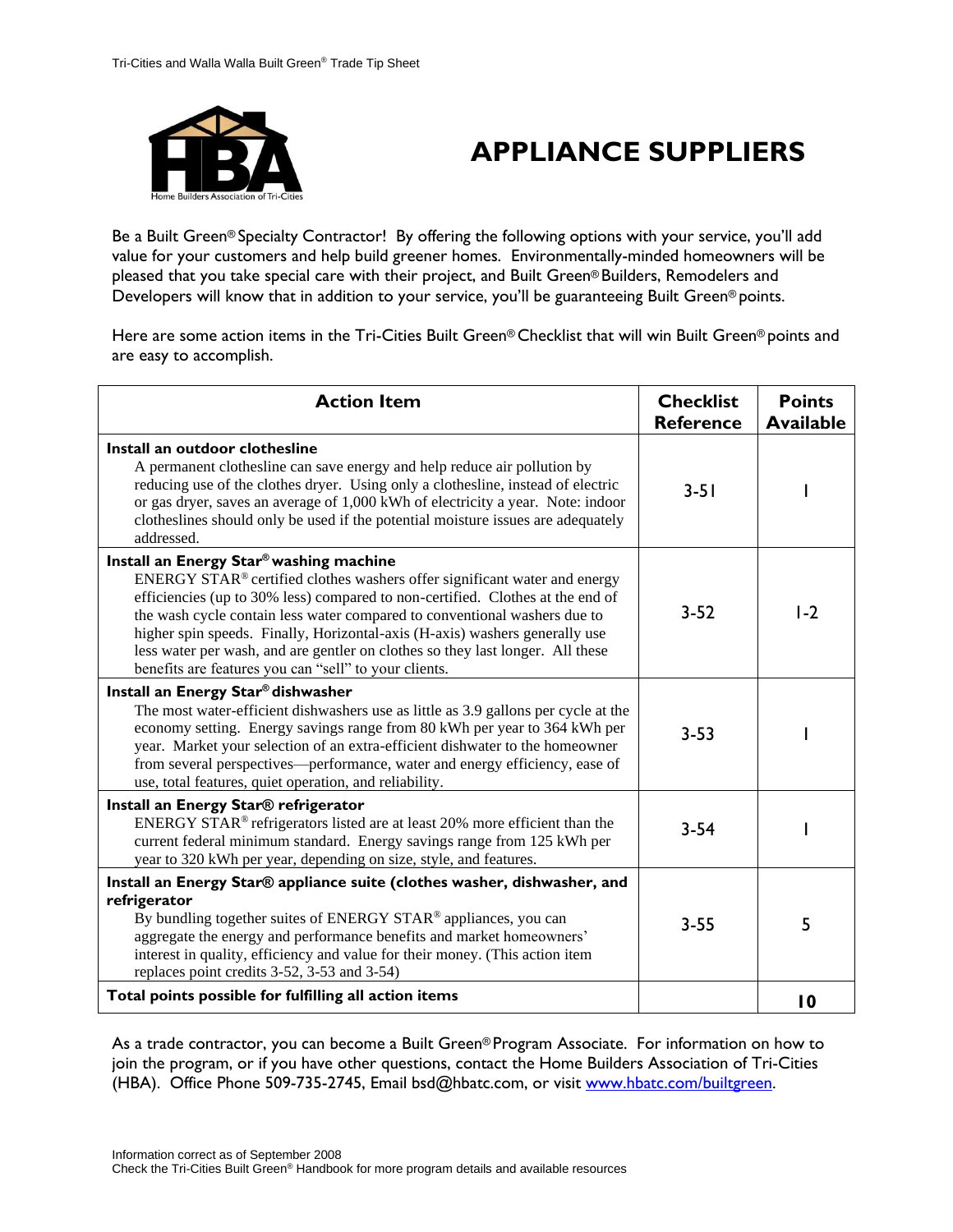

## **FRAMING CONTRACTORS**

Be a Built Green® Specialty Contractor! By offering the following options with your service, you'll add value for your customers and help build greener homes. Environmentally-minded homeowners will be pleased that you take special care with their project, and Built Green® Builders, Remodelers and Developers will know that in addition to your service, you'll be guaranteeing Built Green® points.

Here are some action items in the Tri-Cities Built Green® Checklist that will win Built Green® points and are easy to accomplish.

| <b>Action Item</b>                                                                                                                                                                                                                                                                                                                                                                                                                                                                                                                                                                                                                                                                                                                                       | <b>Checklist</b><br><b>Reference</b> | <b>Points</b><br><b>Available</b> |
|----------------------------------------------------------------------------------------------------------------------------------------------------------------------------------------------------------------------------------------------------------------------------------------------------------------------------------------------------------------------------------------------------------------------------------------------------------------------------------------------------------------------------------------------------------------------------------------------------------------------------------------------------------------------------------------------------------------------------------------------------------|--------------------------------------|-----------------------------------|
| Use suppliers who offer and take back reusable and recyclable<br>packaging<br>Cardboard, plastic shrink wrap, kraft paper, wood pallets or frames, and metal<br>bands are just some of the packaging materials that can show up on your<br>jobsite. They comprise a significant portion of the typical construction waste<br>stream, and add to your project cost. Encourage suppliers and manufacturers<br>to take responsibility for their packaging. Other actions you can take include<br>requesting minimal packaging when placing a materials order, selecting<br>products that are delivered with minimal, reusable, or recyclable packaging<br>and purchasing materials like fasteners, paints, caulking, and drywall mud in<br>bulk containers. | $5-4$                                |                                   |
| Reuse building materials for your job and/or use reclaimed building<br>materials when appropriate<br>Reusing materials can reduce project cost by avoiding disposal fees and<br>reducing the need to purchase new materials. To make reuse easier in<br>temporary structures, apply methods such as fastening with screws rather than<br>nails to make dismantling convenient. If you have the storage space available,<br>you may be able to store used materials for future projects.<br>When reusing structural materials, check with your local building authority<br>regarding strength reductions or limits.                                                                                                                                       | $5 - 15$                             | $  -  $                           |
| Use finger-jointed framing material (e.g. risers and studs; longitudinal<br>compression loads only)<br>Finger-jointing or engineered studs (gluing short lengths of wood together)<br>makes use of wood that traditionally would have been disposed of as waste.<br>Finger-jointed products are generally straighter and stronger than solid wood;<br>you won't have to reject and waste warped or split boards. For structural use,<br>they are acceptable for longitudinal compression loads only.                                                                                                                                                                                                                                                     | $5 - 34$                             | 3                                 |
| Use wood products certified as sustainably produced by a recognized<br>third party<br>Order lumber that is certified by Forest Stewardship Council (FSC), CSA<br>International, Sustainable Forestry Initiative (SFI) or the American Tree Farms<br>system. Certified lumber is becoming more available. Cost premiums can be<br>offset by using advanced framing techniques. Refer to the Built Green®<br>Resource Handbook for more information.                                                                                                                                                                                                                                                                                                       | $5 - 24$                             | $1-3$                             |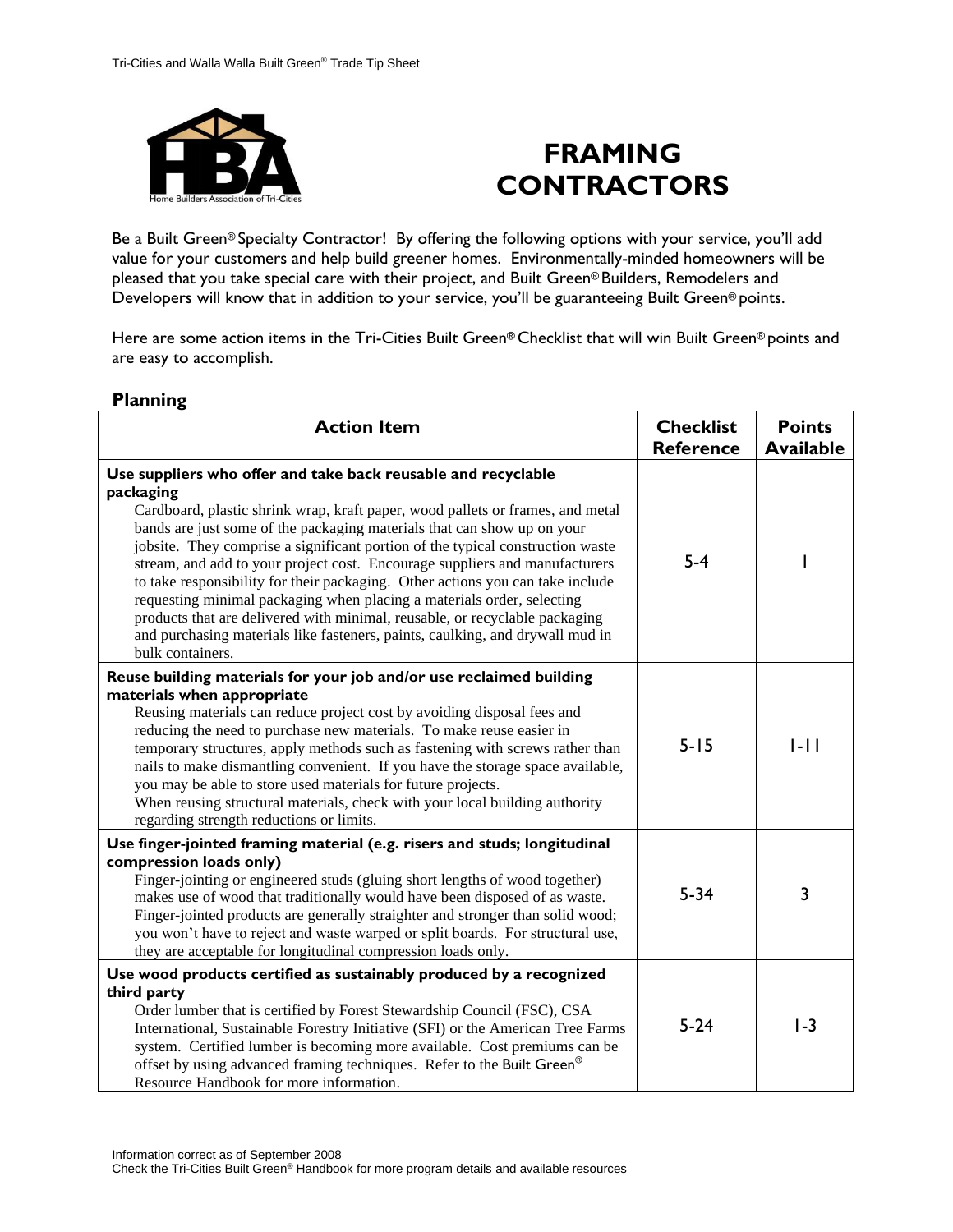| <b>Action Item</b>                                                                                                                                                                                                                                                                                                                                                                                                                                                                                                                                                 | <b>Checklist</b><br><b>Reference</b> | <b>Points</b><br><b>Available</b> |
|--------------------------------------------------------------------------------------------------------------------------------------------------------------------------------------------------------------------------------------------------------------------------------------------------------------------------------------------------------------------------------------------------------------------------------------------------------------------------------------------------------------------------------------------------------------------|--------------------------------------|-----------------------------------|
| Use 50-year warranted siding product<br>Minimizing the need to replace any siding product offers a maximum<br>consumer benefit to the homeowner, in addition to the obvious environmental<br>impact. Many of the fiber-cement composites offer a 50-year warranty. Ask<br>your local supplier for this and other options.                                                                                                                                                                                                                                          | $5 - 58$                             | 2                                 |
| Use insulated headers<br>Using insulated headers achieve higher R-values than standard headers without<br>sacrificing structural integrity. They can be purchased pre-assembled, or built<br>on-site by sandwiching rigid insulation between the lumber.                                                                                                                                                                                                                                                                                                           | $3 - 10$                             |                                   |
| Where applicable, use 2-stud instead of 3-stud corners, and fully<br>insulate corners<br>Corner construction using two instead of three studs leaves space for additional<br>insulation. Drywall clips, spaced two feet apart, provide back-up for interior<br>finish materials, where one wall abuts another, or where two walls intersect.                                                                                                                                                                                                                       | $3 - 11$                             |                                   |
| Fully insulated interior/exterior wall intersections<br>Optional framing details, such as flat-stud intersections, one-stud intersections<br>and ladder-blocked intersections ease placement of insulation and save lumber.                                                                                                                                                                                                                                                                                                                                        | $3 - 12$                             |                                   |
| Use advanced wall framing - 24-in OC, with double top plate<br>Advanced Wall Framing is a code-recognized process that incorporates<br>24-inch on-center framing with increased insulation. On average, the complete<br>advanced framing system uses 30% less lumber, takes less time to construct,<br>and costs less to build.                                                                                                                                                                                                                                    | $3 - 16$                             | 3                                 |
| Use insulated exterior sheathing (r-7 minimum) in conjunction with r-<br>21 wall insulation<br>The use of insulated exterior sheathing eliminates all of the thermal bridging<br>created by framing. In many cases the use of exterior sheathing may allow the<br>builder to use 2X4 instead of 2X6 framing, thus reducing lumber use and cost.<br>Insulated exterior sheathing can reduce condensation in walls because the wall<br>stays warmer. Exterior insulated sheathing when properly detailed can provide<br>a superior exterior water management system. | $3 - 14$                             | 4                                 |

| <b>Action Item</b>                                                                                                                                                                                                                                                                                                                                                                                                                                                                                      | <b>Checklist</b><br><b>Reference</b> | <b>Points</b><br><b>Available</b> |
|---------------------------------------------------------------------------------------------------------------------------------------------------------------------------------------------------------------------------------------------------------------------------------------------------------------------------------------------------------------------------------------------------------------------------------------------------------------------------------------------------------|--------------------------------------|-----------------------------------|
| Keep materials dry during construction and conduct a moisture test<br>prior to close-in of walls and conditioned space; verify 15% or less<br>Keep your materials dry prior to installation. Do not install drywall if framing<br>has moisture content above 15%. Keep your materials dry during transportation<br>and storage. Do not install insulation and drywall if framing has moisture<br>content above 15%. Dry out with dehumidifier; combustion heaters bring<br>moisture into the structure. | $4 - 5$                              | 1-3                               |
| Create detailed take-off and materials list for use by framers<br>Having a list identifying the intended location of each piece of lumber reduces<br>the overall volume of lumber needed to construct the house as well as the<br>volume of leftover cut unintentionally. Create a board-by-board take-off that<br>can be used as a cut list for framers and an order list for your supplier. This<br>list increases accountability of framers and suppliers and can result in<br>significant savings.  | $5 - 5$                              |                                   |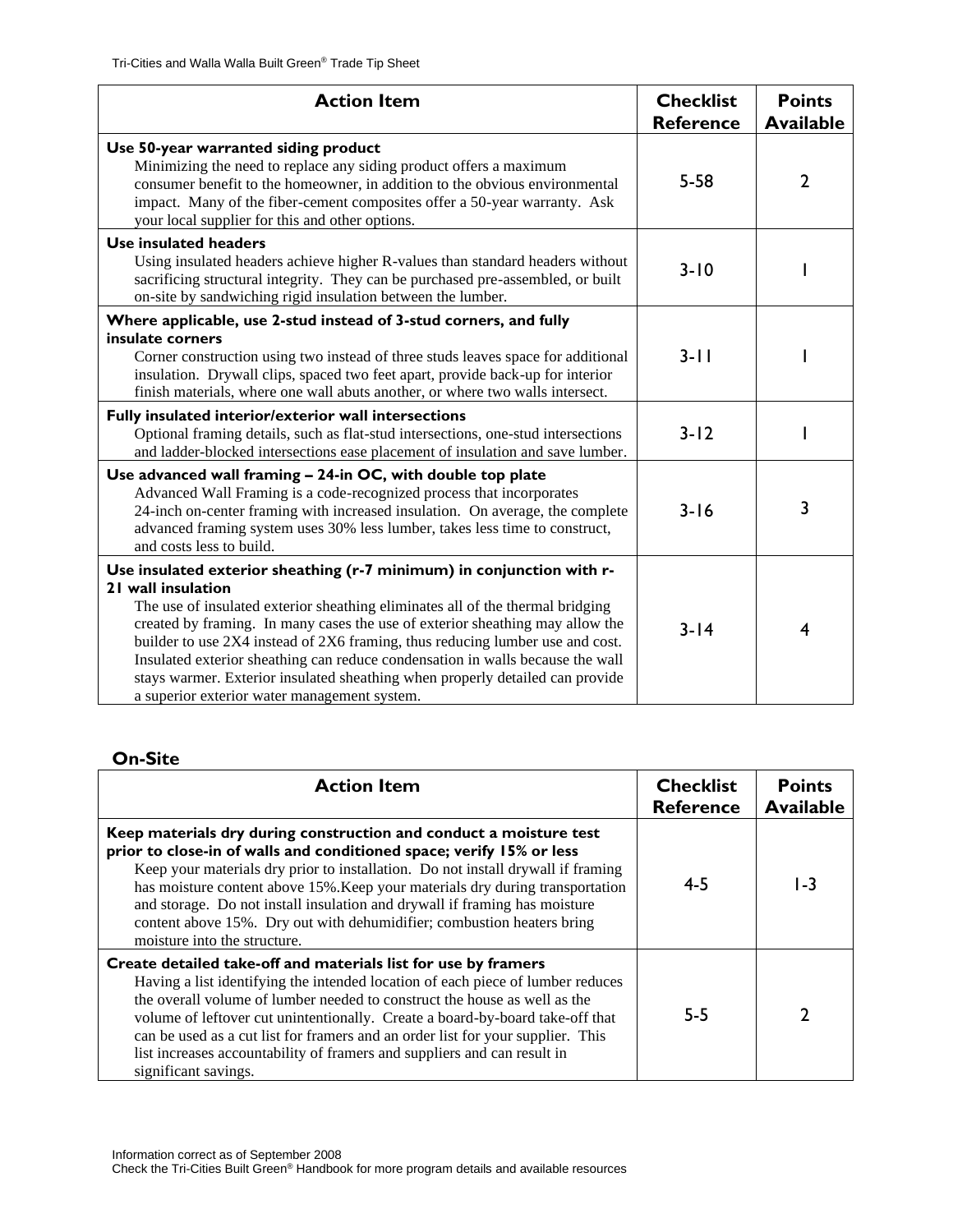| Sell or donate wood scraps, lumber, or land clearing debris for re-use<br>Sell or give away logs not used as timber, or wood scraps that are less than one<br>foot long since they are unlikely to be reused on the job. Recycle whatever is<br>left at the end of the project.                                                                                     | $5 - 12$ |  |
|---------------------------------------------------------------------------------------------------------------------------------------------------------------------------------------------------------------------------------------------------------------------------------------------------------------------------------------------------------------------|----------|--|
| Manage construction dust within building envelope during construction<br>Clean/vacuum up dirt, dust, and wood shavings as you go. Vacuum stud bays<br>before installing insulation and drywall. Avoid using HVAC system during<br>construction to void potential contamination of the system.                                                                       | 4-6      |  |
| Use central cutting area or cut packs<br>Designating a centralized cutting area reduces the total amount of wood that is<br>needed for a project by reducing wood waste (by up to 15%), and increasing<br>reuse of cutoffs. It also makes the cutting process itself more efficient.<br>Cut packs reduce on-site waste since they are pre-measured and cut offsite. | $5-6$    |  |
| Total points possible for fulfilling all action items                                                                                                                                                                                                                                                                                                               |          |  |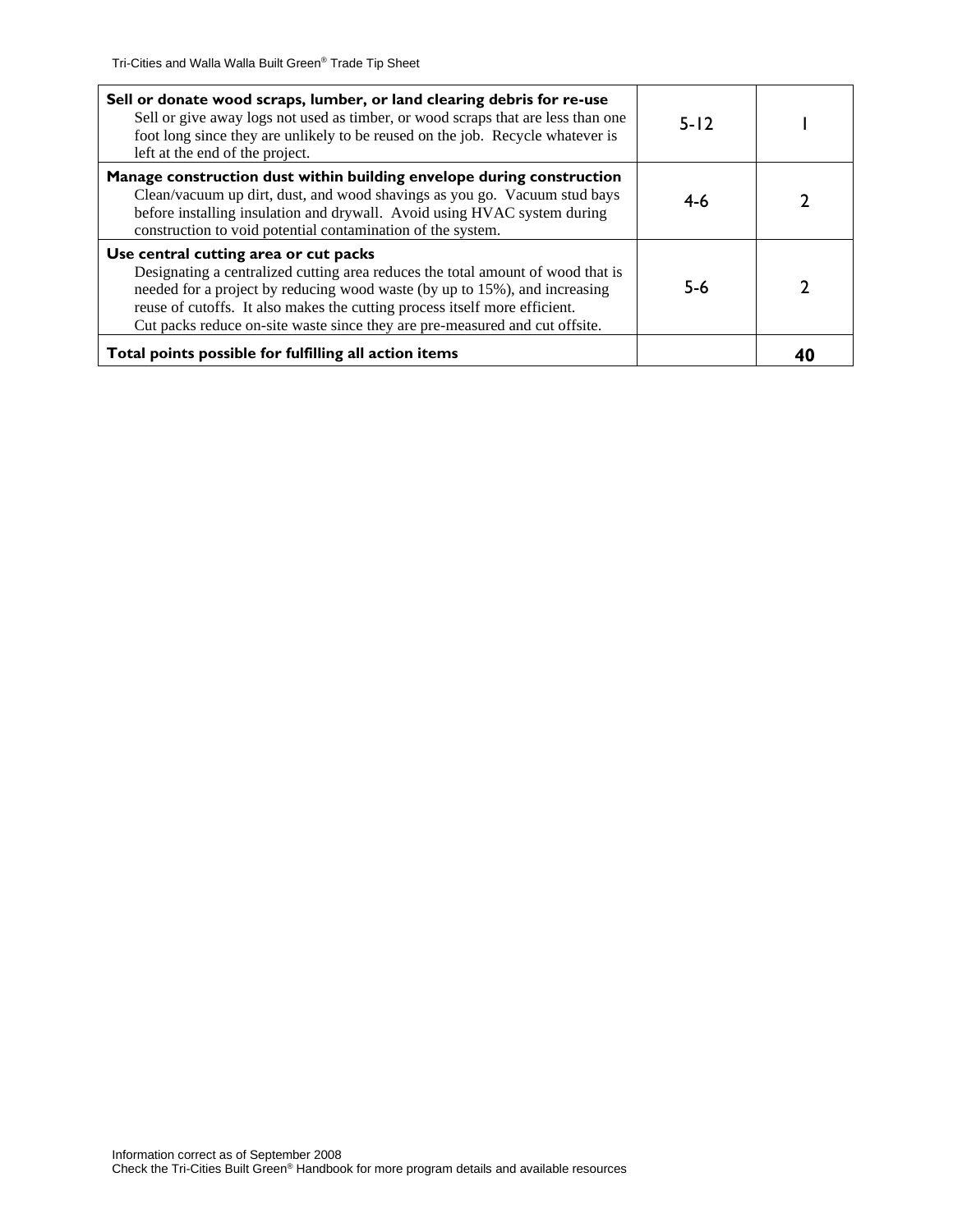

# **INSULATION CONTRACTORS**

Be a Built Green® Specialty Contractor! By offering the following options with your service, you'll add value for your customers and help build greener homes. Environmentally-minded homeowners will be pleased that you take special care with their project, and Built Green® Builders, Remodelers and Developers will know that in addition to your service, you'll be guaranteeing Built Green® points.

Here are some action items in the Tri-Cities Built Green® Checklist that will win Built Green® points and are easy to accomplish.

| <b>Action Item</b>                                                                                                                                                                                                                                                                                                                                                                                                                                                                                                                                                                                                                                                                                                                                       | <b>Checklist</b><br><b>Reference</b> | <b>Points</b><br><b>Available</b> |
|----------------------------------------------------------------------------------------------------------------------------------------------------------------------------------------------------------------------------------------------------------------------------------------------------------------------------------------------------------------------------------------------------------------------------------------------------------------------------------------------------------------------------------------------------------------------------------------------------------------------------------------------------------------------------------------------------------------------------------------------------------|--------------------------------------|-----------------------------------|
| Use suppliers who offer and take back reusable and recyclable<br>packaging<br>Cardboard, plastic shrink wrap, kraft paper, wood pallets or frames, and metal<br>bands are just some of the packaging materials that can show up on your<br>jobsite. They comprise a significant portion of the typical construction waste<br>stream, and add to your project cost. Encourage suppliers and manufacturers<br>to take responsibility for their packaging. Other actions you can take include<br>requesting minimal packaging when placing a materials order, selecting<br>products that are delivered with minimal, reusable, or recyclable packaging and<br>purchasing materials like fasteners, paints, caulking, and drywall mud in bulk<br>containers. | $5 - 4$                              |                                   |
| Use recycled-content (minimum of 40%) insulation<br>There are three commonly available types of recycled content insulation:<br>Cellulose insulation is made from 100% post-consumer recycled<br>newspapers or telephone books. The insulation can be dry-blown or<br>poured loose-fill into enclosed cavities, but is most commonly<br>wet-sprayed.<br>Several brands of <i>fiberglass insulation batts</i> are manufactured using<br>٠<br>recycled glass, including post-consumer glass collected in curbside<br>recycling programs.<br>Mineral wool insulation is another option and is available in loose-fill or<br>batts. It has, on average, 75% post-industrial recycled-content.                                                                | $5 - 75$                             | 2                                 |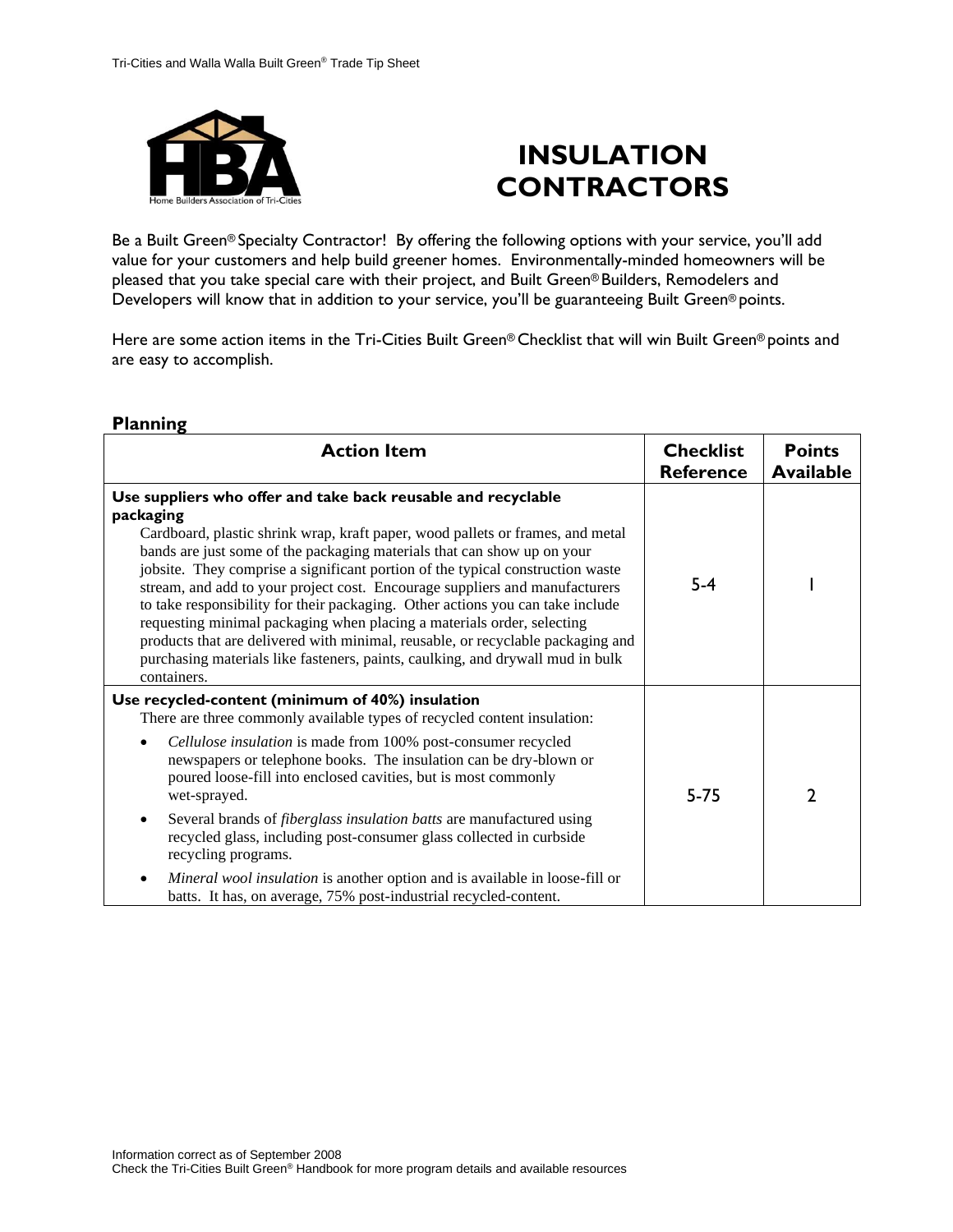| Use environmentally friendly foam building products (urea-<br>formaldehyde-, CFC-, and HCFC-free)<br>CFCs contribute significantly to ozone depletion and global warming, two of<br>our most serious environmental concerns. HCFCs are less damaging than<br>CFCs, but should also be avoided if at all possible. In addition, avoid products<br>that include urea-formaldehyde, because indoor formaldehyde is gaining<br>recognition as a health hazard causing severe reactions in individuals that<br>become sensitized through exposure.<br>Options to consider include:<br>Beadboard or EPS (expanded polystyrene) rigid foam insulation has an<br>$\bullet$<br>insulating value of $(R-3.6 \text{ to } R-4.4 \text{ per inch})$ and can be used for interior<br>or below grade uses. It is less damaging to the environment because<br>pentane is used in its production rather than HCFC.<br>Polyurethane insulation (e.g. polyisocyanurate) made with pentane instead<br>of HCFCs as the blowing agent is now available. However, unlike EPS,<br>there are few outlets for polyurethane foam as a recycled product.<br>Blown-in cellulose (100% recycled newspaper content) or urea-<br>formaldehyde-free fiberglass.<br>Soy, cotton, denim, or foam | $5 - 76$ | 4 |
|---------------------------------------------------------------------------------------------------------------------------------------------------------------------------------------------------------------------------------------------------------------------------------------------------------------------------------------------------------------------------------------------------------------------------------------------------------------------------------------------------------------------------------------------------------------------------------------------------------------------------------------------------------------------------------------------------------------------------------------------------------------------------------------------------------------------------------------------------------------------------------------------------------------------------------------------------------------------------------------------------------------------------------------------------------------------------------------------------------------------------------------------------------------------------------------------------------------------------------------------------------------|----------|---|
| Use urea-formaldehyde-free insulation or greenguard certified product<br>Standard fiberglass batt insulation, the most common for new houses, has up to<br>14% urea-formaldehyde, which can contribute to poor indoor air quality. Look<br>for formaldehyde- free fiberglass insulation, preferably one with recycled<br>content. If you use rigid insulation, make sure it is urea-formaldehyde-free,<br>CFC-free, and HCFC-free. CFCs and HCFCs are not an indoor air quality<br>problem, but should be avoided because they are believed to cause<br>deterioration of the earth's ozone layer, certainly a general threat to the<br>environment and human safety.                                                                                                                                                                                                                                                                                                                                                                                                                                                                                                                                                                                          | $4 - 24$ | 3 |

| <b>Action Item</b>                                                                                                                                                                                                                                                | <b>Checklist</b><br><b>Reference</b> | <b>Points</b><br><b>Available</b> |
|-------------------------------------------------------------------------------------------------------------------------------------------------------------------------------------------------------------------------------------------------------------------|--------------------------------------|-----------------------------------|
| Where applicable, use 2-stud instead of 3-stud corners, and fully<br>insulate corners<br>Corner construction using two, instead of three studs leaves space for<br>additional insulation. Ensure that you insulate right into the corner behind the<br>stud.      | $3 - 11$                             |                                   |
| Fully insulate at interior/exterior wall intersections<br>Flat-stud intersections, one-stud intersections and ladder-blocked intersections<br>provide for easy insulation placement. Ensure that you fully insulate at the<br>intersection.                       | $3 - 12$                             |                                   |
| Keep materials dry during construction and conduct a moisture test<br>prior to close-in of walls and conditioned space; verify 15% or less<br>Keep your materials dry prior to installation. Do not install drywall if framing<br>has moisture content above 15%. | $4 - 5$                              | I - 3                             |
| Total points possible for fulfilling all action items                                                                                                                                                                                                             |                                      |                                   |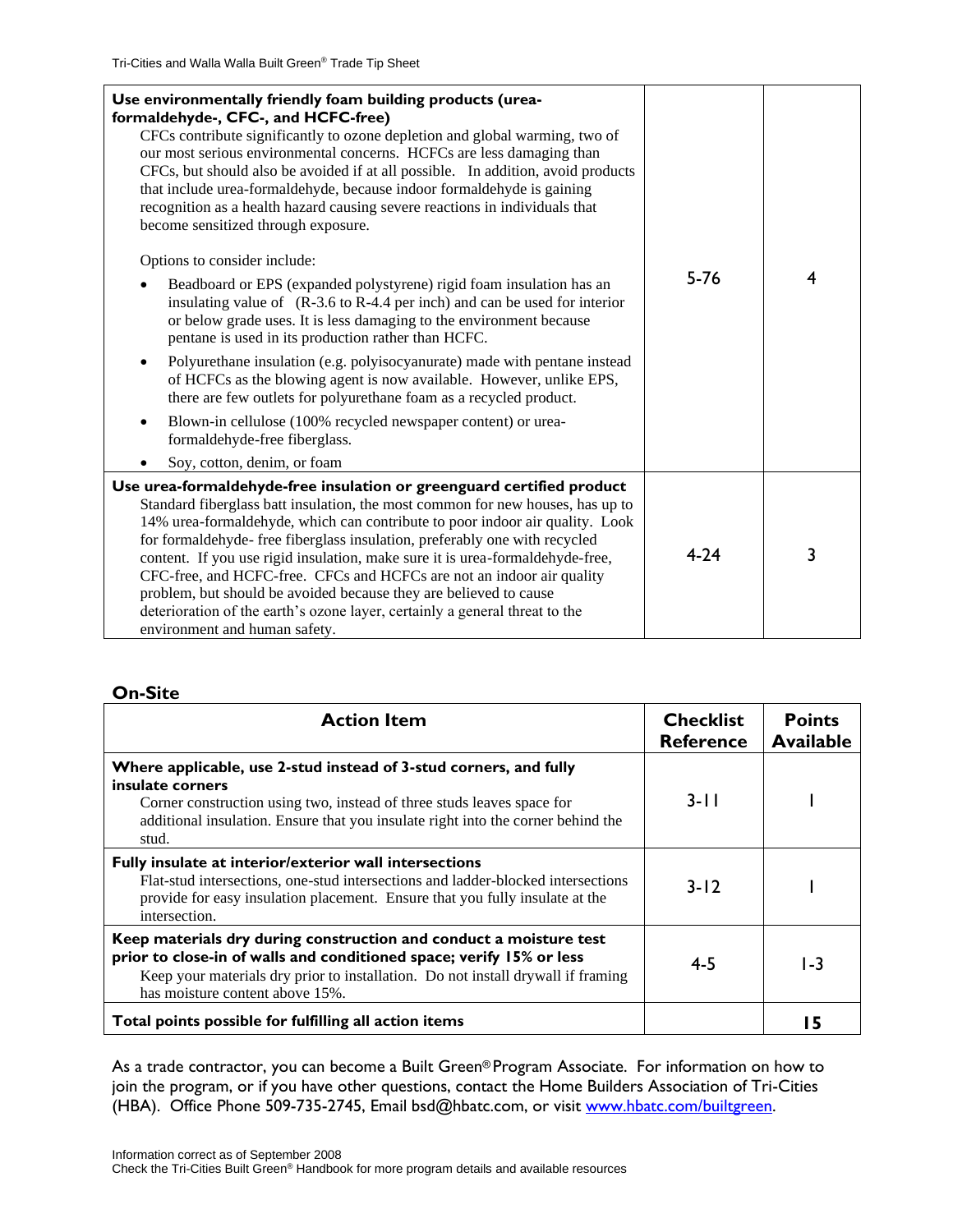

# **ROOFING CONTRACTORS**

Be a Built Green® Specialty Contractor! By offering the following options with your service, you'll add value for your customers and help build greener homes. Environmentally-minded homeowners will be pleased that you take special care with their project, and Built Green® Builders, Remodelers and Developers will know that in addition to your service, you'll be guaranteeing Built Green® points.

Here are some action items in the Tri-Cities Built Green® Checklist that will win Built Green® points and are easy to accomplish.

| <b>Action Item</b>                                                                                                                                                                                                                                                                                                                                                                                                                                                                                                                                                                                                                                                                                                                                       | <b>Checklist</b><br><b>Reference</b> | <b>Points</b><br><b>Available</b> |
|----------------------------------------------------------------------------------------------------------------------------------------------------------------------------------------------------------------------------------------------------------------------------------------------------------------------------------------------------------------------------------------------------------------------------------------------------------------------------------------------------------------------------------------------------------------------------------------------------------------------------------------------------------------------------------------------------------------------------------------------------------|--------------------------------------|-----------------------------------|
| Use suppliers who offer and take back reusable and recyclable<br>packaging<br>Cardboard, plastic shrink wrap, kraft paper, wood pallets or frames, and metal<br>bands are just some of the packaging materials that can show up on your<br>jobsite. They comprise a significant portion of the typical construction waste<br>stream, and add to your project cost. Encourage suppliers and manufacturers<br>to take responsibility for their packaging. Other actions you can take include<br>requesting minimal packaging when placing a materials order, selecting<br>products that are delivered with minimal, reusable, or recyclable packaging and<br>purchasing materials like fasteners, paints, caulking, and drywall mud in bulk<br>containers. | $5-4$                                |                                   |
| Use recycled-content roofing material<br>Several new composite options are available that provide lower maintenance<br>along with durability. Many of these options include recycled-content or<br>reclaimed materials: fiber-cement composites, asphalt shingles, plastic shakes,<br>and rigid sheet material made with fiber and asphalt, and metal shingles. In<br>general, look to achieve a minimum of 25% recycled content.                                                                                                                                                                                                                                                                                                                        | $5 - 72$                             | 2                                 |
| Use 40- or 50-year warranted roofing material<br>Using durable materials with long-lasting value helps prevent the need for<br>replacement – an asset to the homeowner – which add to the value of any<br>home. Varieties of organic felt-based shingles are available with up to 40-year<br>warranties. Some brands of aluminum or steel shingles have a 50-year limited<br>warranty and in addition, come with a coating approved by HUD, which allows<br>the roof to be used for collecting rainwater. Fiberboard shakes, a durable<br>product that can be nailed and sawn similar to wood shakes, generally come<br>with a 30 to 50 year warranty.                                                                                                   | $5 - 73$                             | $2 - 3$                           |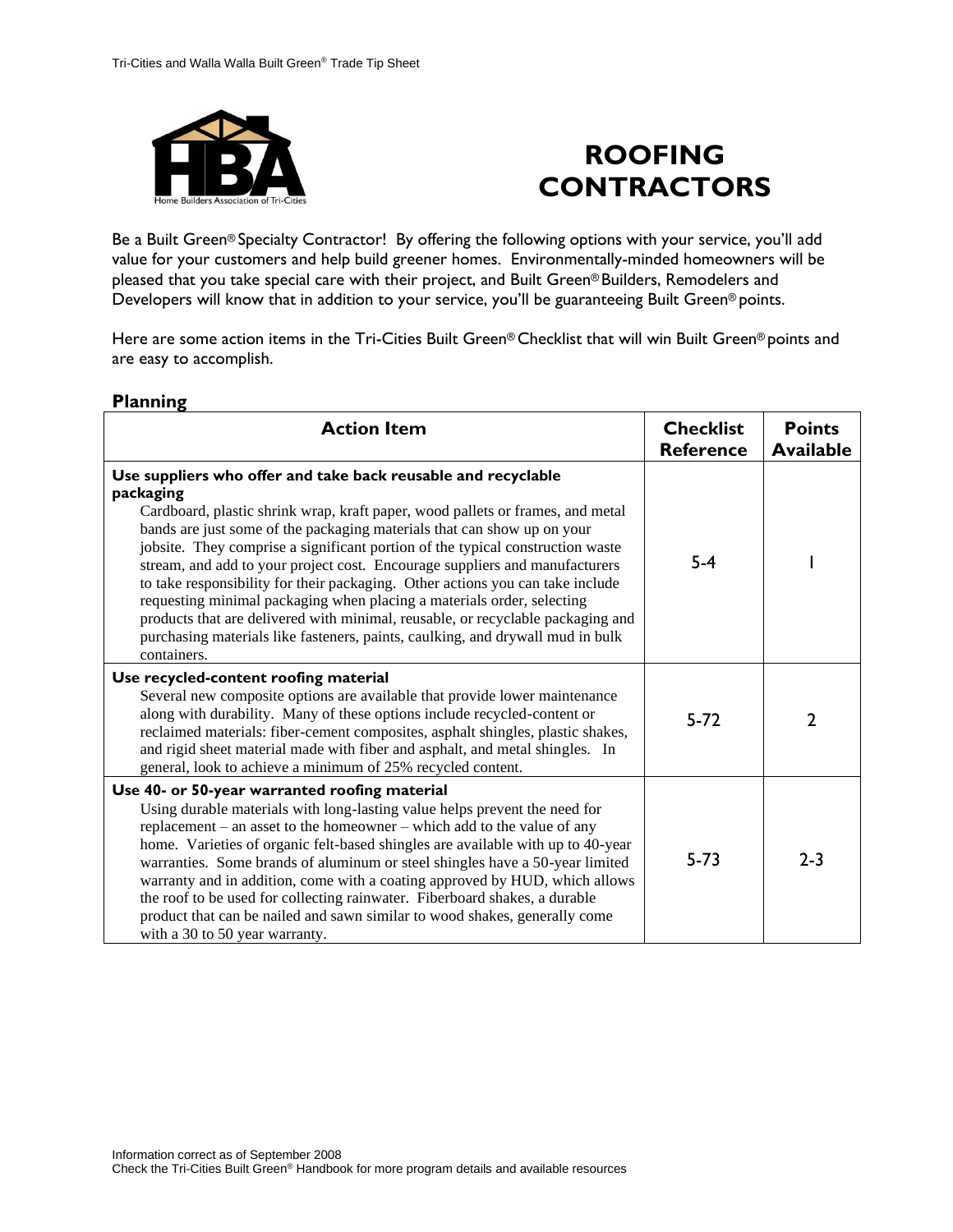| <b>Action Item</b>                                                                                                                                                                                                                                                                                                                                                                                                                 | <b>Checklist</b><br><b>Reference</b> | <b>Points</b><br><b>Available</b> |
|------------------------------------------------------------------------------------------------------------------------------------------------------------------------------------------------------------------------------------------------------------------------------------------------------------------------------------------------------------------------------------------------------------------------------------|--------------------------------------|-----------------------------------|
| Pitch and flash roofs properly<br>All roof penetrations must be properly flashed. Check to make sure roofs are<br>pitched at least 3-in-12, and eaves extend out far enough to keep water off<br>windows.                                                                                                                                                                                                                          | 4-37                                 |                                   |
| Achieve 85% minimum recycling rate for at least two of the following<br>products: cardboard, metal scraps, wood/pallet scraps, packaging &<br>pallet wrap, drywall, concrete, asphalt rubble, rock, brick, paint, asphalt<br>roofing, land clearing, yard waste, and soil<br>Concrete, brick, asphalt rubble, and other building materials can be collected<br>on site and recycled for less money than it costs to be landfilled. | $5 - 17$                             | $1 - 15$                          |
| Total points for fulfilling all action items                                                                                                                                                                                                                                                                                                                                                                                       |                                      |                                   |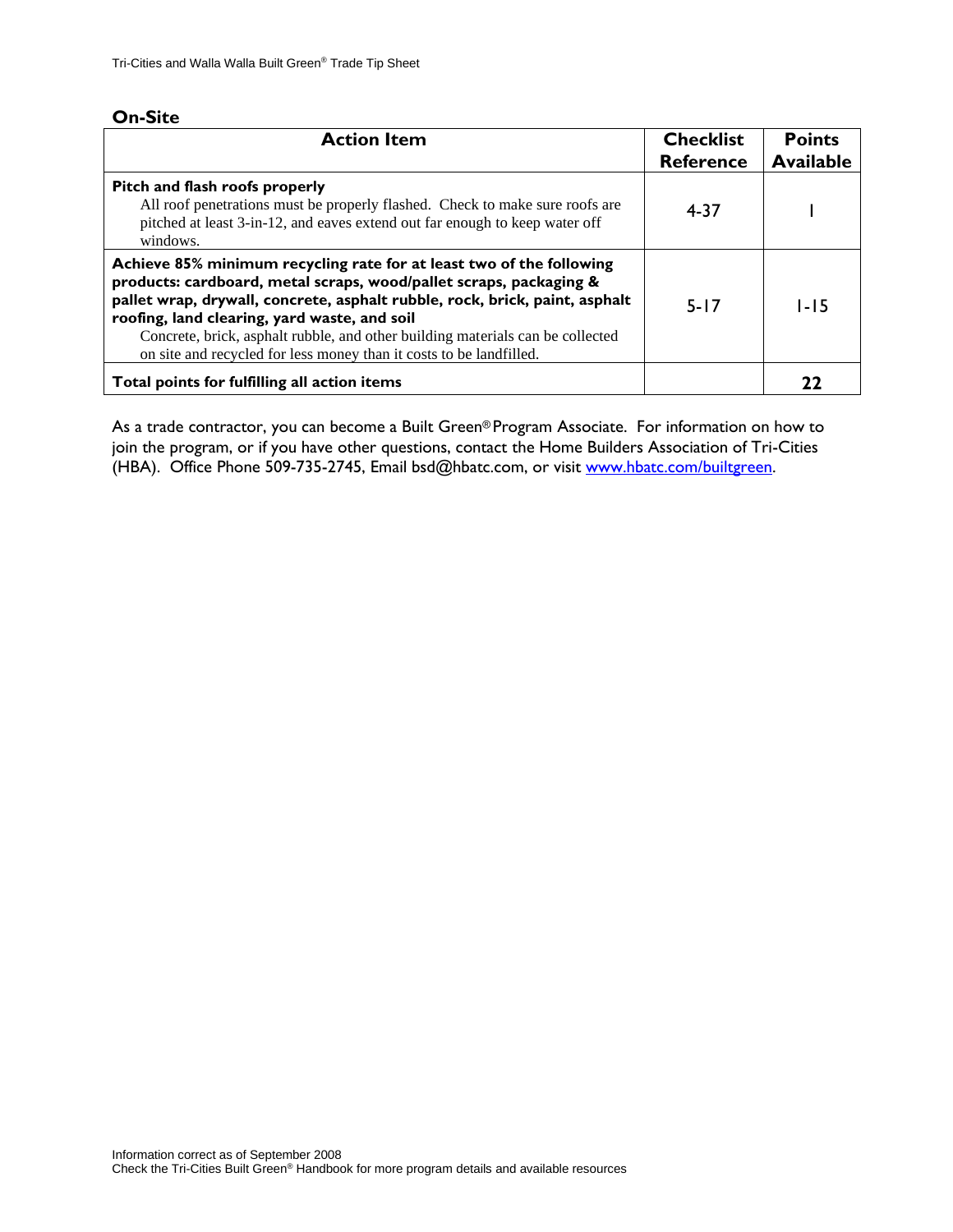

# **MECHANICAL/HVAC CONTRACTORS**

Be a Built Green® Specialty Contractor! By offering the following options with your service, you'll add value for your customers and help build greener homes. Environmentally-minded homeowners will be pleased that you take special care with their project, and Built Green® Builders, Remodelers and Developers will know that in addition to your service, you'll be guaranteeing Built Green® points.

Here are some action items in the Tri-Cities Built Green® Checklist that will win Built Green® points and are easy to accomplish.

| <b>Action Item</b>                                                                                                                                                                                                                                                                                                                                                                                                                                                                                                                                                                                                                                                                                                                                       | <b>Checklist</b><br><b>Reference</b> | <b>Points</b><br><b>Available</b> |
|----------------------------------------------------------------------------------------------------------------------------------------------------------------------------------------------------------------------------------------------------------------------------------------------------------------------------------------------------------------------------------------------------------------------------------------------------------------------------------------------------------------------------------------------------------------------------------------------------------------------------------------------------------------------------------------------------------------------------------------------------------|--------------------------------------|-----------------------------------|
| Use suppliers who offer and take back reusable and recyclable<br>packaging<br>Cardboard, plastic shrink wrap, kraft paper, wood pallets or frames, and metal<br>bands are just some of the packaging materials that can show up on your<br>jobsite. They comprise a significant portion of the typical construction waste<br>stream, and add to your project cost. Encourage suppliers and manufacturers<br>to take responsibility for their packaging. Other actions you can take include<br>requesting minimal packaging when placing a materials order, selecting<br>products that are delivered with minimal, reusable, or recyclable packaging<br>and purchasing materials like fasteners, paints, caulking, and drywall mud in<br>bulk containers. | $5-4$                                |                                   |
| Install energy star® (or equivalent) or better heating equipment<br>By selecting ENERGY STAR® rated heating equipment you are assured of<br>significant energy savings. The ENERGY STAR® standard for heating<br>equipment includes 90% Annual Fuel Utilization Efficiency (AFUE) furnaces.<br>The AFUE measures the amount of heat actually delivered to your house<br>compared to the quantity of fuel supplied to your furnace. If a furnace has an<br>80% AFUE rating, 80% is converted to fuel heat while the rest is lost out the<br>chimney.                                                                                                                                                                                                      | $3-27$                               | $2 - 4$                           |
| Insulate any ducts located in unconditioned space to at least r-11<br>Uninsulated ducts in the crawl space can increase energy use and lead to<br>excess moisture in the crawl space. Attic ductwork can also reduce energy<br>efficiency through heat loss and should also be insulated.                                                                                                                                                                                                                                                                                                                                                                                                                                                                | $3 - 28$                             | $\mathbf{2}$                      |
| Seal ducts in accordance with energy star® requirements<br>Efficiency of the heating distribution system can be improved by 15% if the<br>ducts located in the crawlspace or attic are well-sealed. Use fittings with<br>gaskets, or seal with mastic. Aerosol sealing seals ducts from the inside.                                                                                                                                                                                                                                                                                                                                                                                                                                                      | $3 - 32$                             |                                   |
| Locate air handler and distribution system inside conditioned envelope<br>A heating system's efficiency can be improved by 30% or better if the entire<br>heating system is located within the heated space. Make sure the system is<br>sized accordingly. Carefully planned hydronic systems or in-space heating<br>systems will also provide these benefits.                                                                                                                                                                                                                                                                                                                                                                                           | $3 - 34$                             | $2 - 5$                           |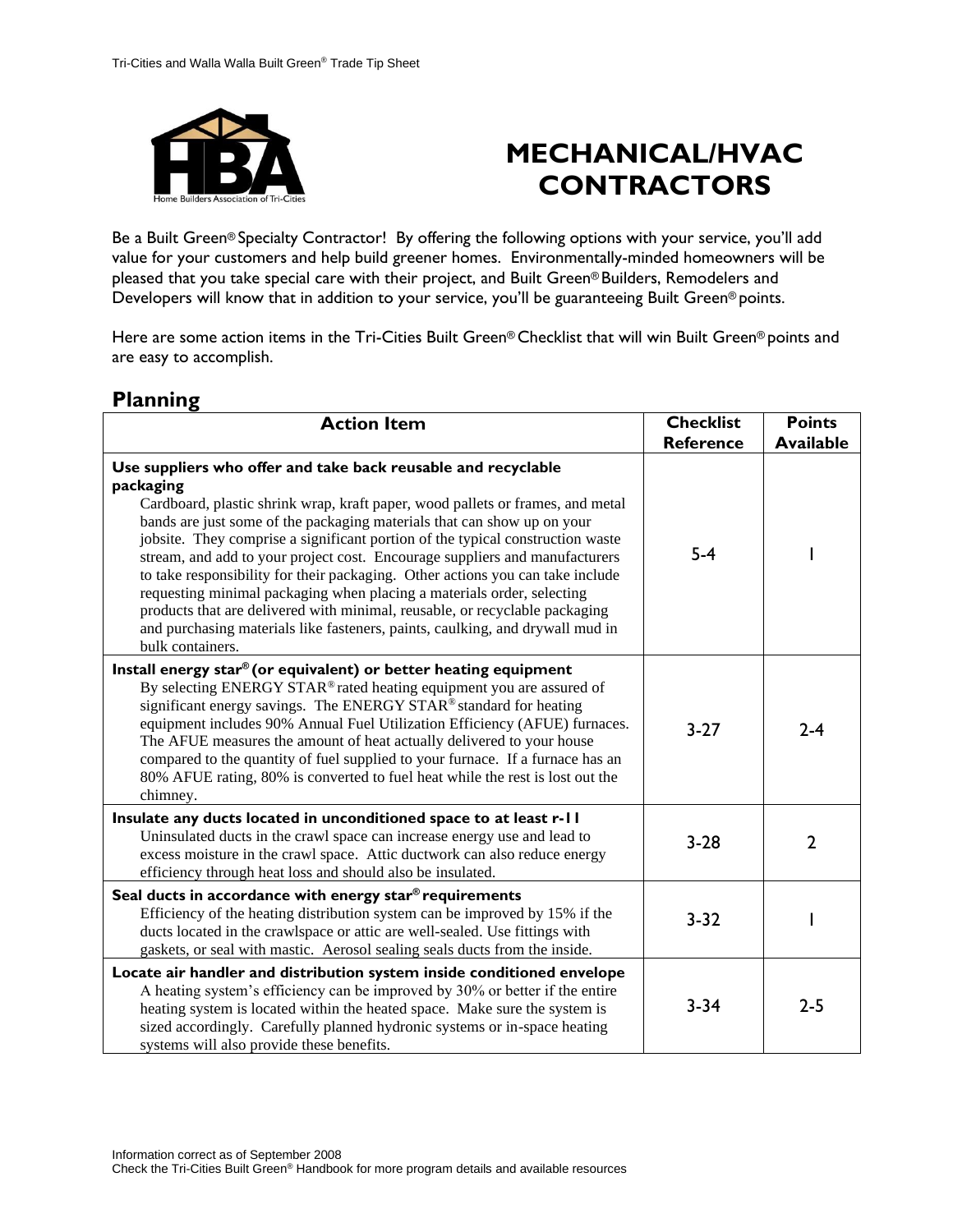| <b>Action Item</b>                                                                                                                                                                                                                                                                                                                                                                                                                                                                                                                                                                                                                                                                    | <b>Checklist</b><br><b>Reference</b> | <b>Points</b><br><b>Available</b> |
|---------------------------------------------------------------------------------------------------------------------------------------------------------------------------------------------------------------------------------------------------------------------------------------------------------------------------------------------------------------------------------------------------------------------------------------------------------------------------------------------------------------------------------------------------------------------------------------------------------------------------------------------------------------------------------------|--------------------------------------|-----------------------------------|
| Install programmable thermostats with nighttime setback, switch for<br>furnace fan, and 7-day settings (no setback required for radiant mass<br>construction)<br>EPA estimates that ENERGY STAR®-labeled programmable thermostats,<br>when used properly, can save consumers 20-30% on heating and cooling bills.                                                                                                                                                                                                                                                                                                                                                                     | $3 - 40$                             | $\overline{2}$                    |
| Verify performance of ventilation systems; measuring supply and<br>exhaust airflow, checking control activation and damper operation.<br>Commission the air-to-air heat exchanger, if installed<br>This Action Item verifies proper operation of ventilation systems by measuring<br>the air flow of all supply and exhaust systems using a flow hood. Also check<br>controls for proper activation. Check mechanical damper operation, if<br>applicable                                                                                                                                                                                                                              | $4 - 43$                             | $3 - 5$                           |
| Install medium efficiency pleated filter MERV 10, high efficiency MERV<br>12 or better, or HEPA filter<br>The higher the efficiency, the better the filtration system is at capturing and<br>removing small particles from the air. A HEPA (High Efficiency Particle Air)<br>Filtration System is 99.97% efficient at removing particles of 0.03 microns.                                                                                                                                                                                                                                                                                                                             | $4 - 44$                             | $3 - 5$                           |
| Install central vacuum, bonus if exhausted to outside<br>Central vacuum systems efficiently remove dirt without stirring up<br>microscopic dust particles inside the home. Locate it in the garage, and<br>exhaust it to outside.                                                                                                                                                                                                                                                                                                                                                                                                                                                     | $4 - 46$                             | $2 - 4$                           |
| Right-size central air conditioner (if using AC) or ground source heat<br>pump, with an equipment matched SEER/EER level (as determined by<br>an ARI coil/condenser equipment match and a thermal expansion valve<br>(TXV)). Maximum over-sizing of units is <15% of manual J<br>By limiting the size of space conditioning equipment, you avoid excessive<br>equipment cycling, which reduces energy efficiency and service life and<br>increases maintenance requirements. It also insures that the run cycle is long<br>enough to condition air, remove moisture, and filter air.                                                                                                  | $3 - 38$                             | $2 - 10$                          |
| Provide balanced indoor pressure using controlled ventilation<br>In a tight house, balanced ventilation keeps outdoor pollutants from being<br>drawn into the house, prevents backdrafting or spillage from combustion<br>appliances (due to under-pressurization), and prevents moisture migration into<br>structural cavities (due to over-pressurization).<br>Ducted fans or a heat recovery ventilator may be used to balance exhaust<br>ventilation de-pressurization or provide a slight positive pressure with a<br>modest volume of fresh air. The volume of air supplied should be provided as<br>specified in the Washington State Ventilation and Indoor Air Quality Code. | $4 - 54$                             | 5                                 |
| Use ductless distribution system (e.g. Hydronic, radiant, ductless mini-<br>splits)<br>Air leakage in forced-air heating systems frequently impacts indoor air quality.<br>Duct leaks bring air into the home from undesirable locations, such as attics,<br>crawl spaces, and the garage. Duct leaks can also induce combustion<br>equipment backdrafting.<br>These impacts can be reduced by thoroughly sealing the ductwork with mastic.<br>These problems will not exist at all if a ductless heating system is used, such as<br>a ductless electric heat pump, radiant floor or baseboard system.                                                                                | $3 - 35$                             | $\overline{10}$                   |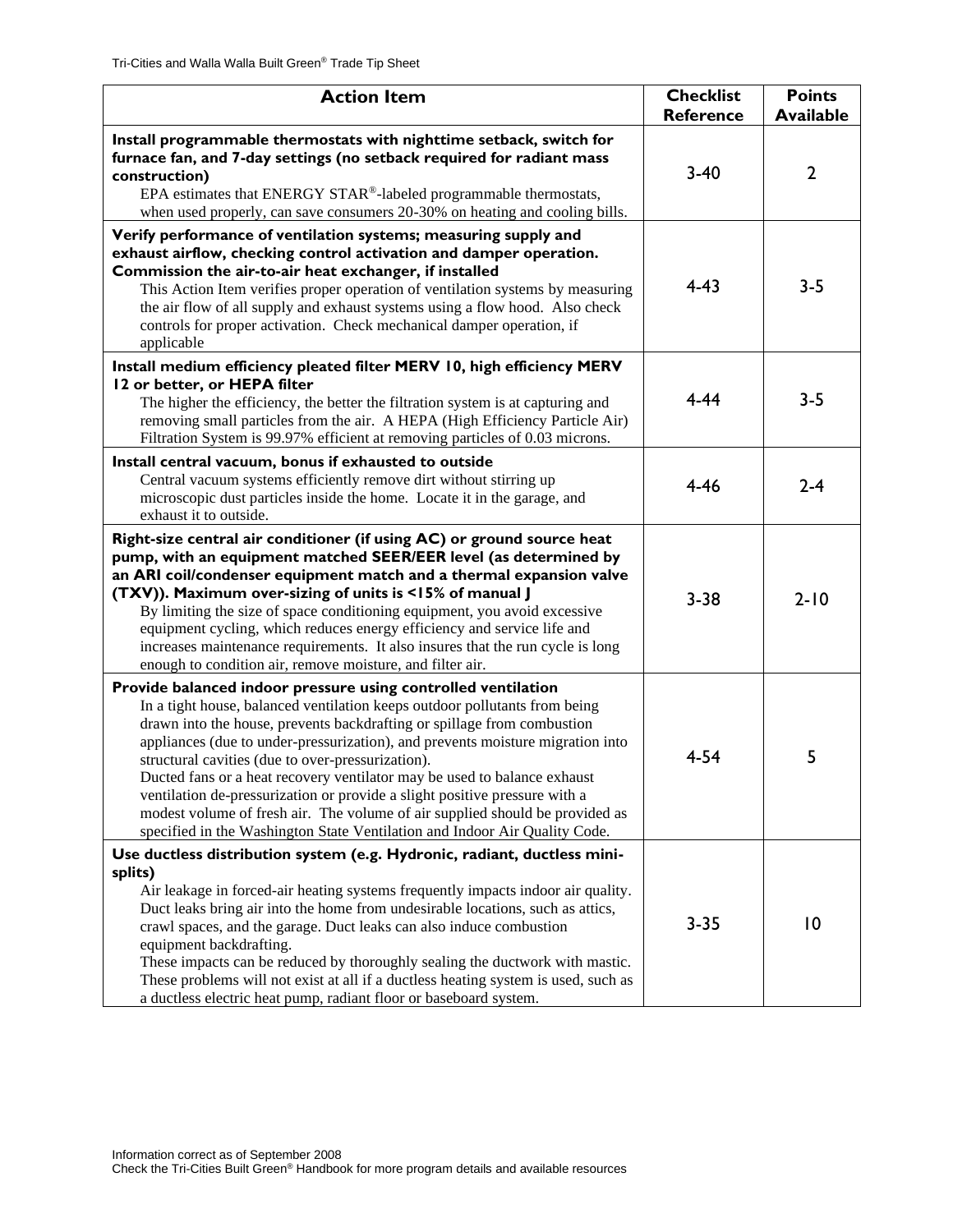| <b>Action Item</b>                                                                                                                                                                                                                                                                                                                                                                                                                                         | <b>Checklist</b><br><b>Reference</b> | <b>Points</b><br><b>Available</b> |
|------------------------------------------------------------------------------------------------------------------------------------------------------------------------------------------------------------------------------------------------------------------------------------------------------------------------------------------------------------------------------------------------------------------------------------------------------------|--------------------------------------|-----------------------------------|
| Achieve 85% minimum recycling rate for at least two of the following<br>products: cardboard, metal scraps, wood/pallet scraps, packaging &<br>pallet wrap, drywall, concrete, asphalt rubble, rock, brick, paint, asphalt<br>roofing, land clearing, yard waste, and soil<br>Metal scrap, cardboard and other packaging can easily be recycled. Many<br>Built Green™ builders will require you to participate in waste reduction and<br>recycling efforts. | $5 - 17$                             | $1-15$                            |
| Total points for fulfilling all action items (some items are either/or)                                                                                                                                                                                                                                                                                                                                                                                    |                                      |                                   |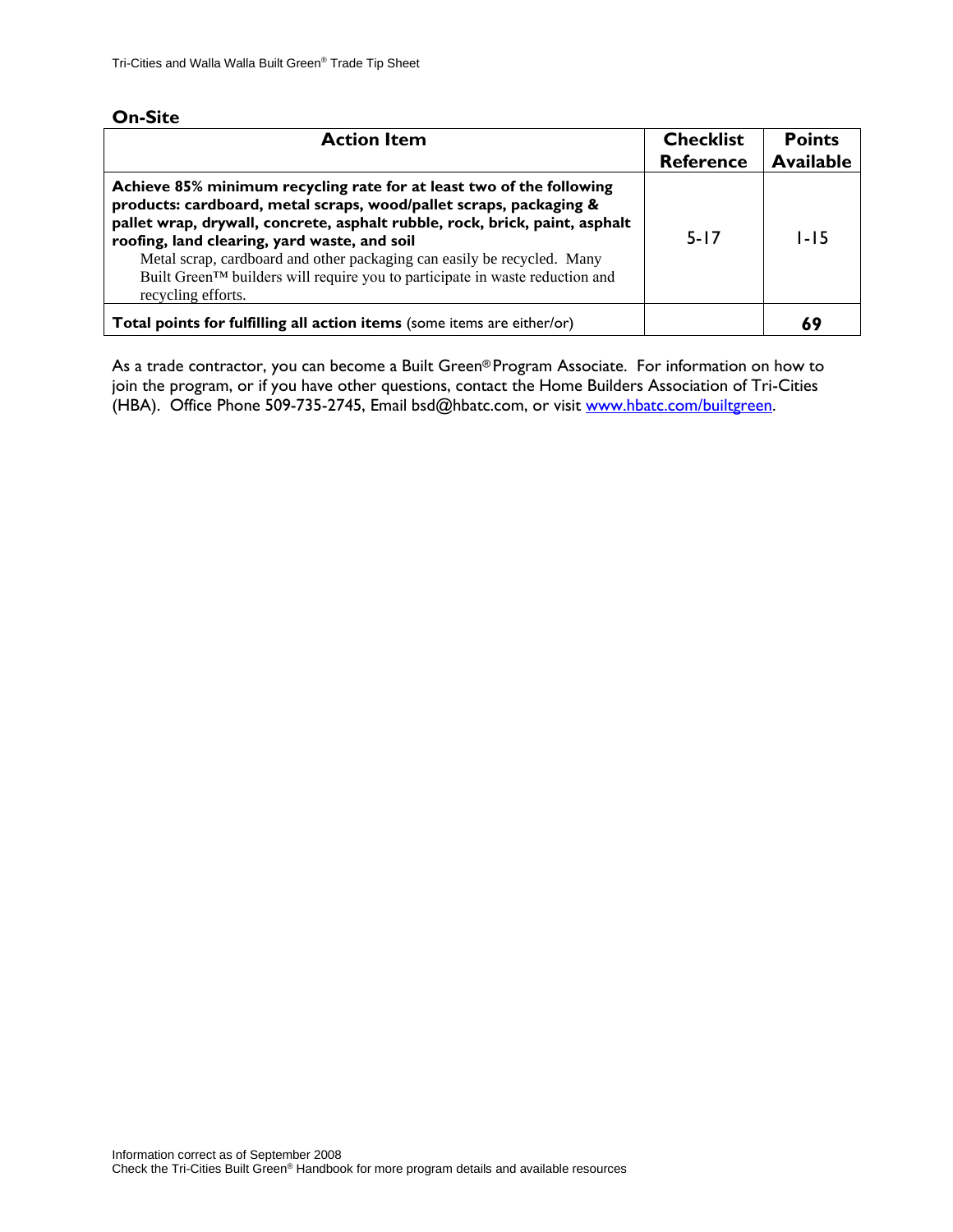

### **PAINTING CONTRACTORS**

Be a Built Green® Specialty Contractor! By offering the following options with your service, you'll add value for your customers and help build greener homes. Environmentally-minded homeowners will be pleased that you take special care with their project, and Built Green® Builders, Remodelers and Developers will know that in addition to your service, you'll be guaranteeing Built Green® points.

Here are some action items in the Tri-Cities Built Green® Checklist that will win Built Green® points and are easy to accomplish.

| <b>Action Item</b>                                                                                                                                                                                                                                                                                                                                                                                                                                                                                                                                                                                                                                                                                                                                                                                   | <b>Checklist</b><br><b>Reference</b> | <b>Points</b><br><b>Available</b> |
|------------------------------------------------------------------------------------------------------------------------------------------------------------------------------------------------------------------------------------------------------------------------------------------------------------------------------------------------------------------------------------------------------------------------------------------------------------------------------------------------------------------------------------------------------------------------------------------------------------------------------------------------------------------------------------------------------------------------------------------------------------------------------------------------------|--------------------------------------|-----------------------------------|
| Use suppliers who offer and take back reusable and recyclable<br>packaging<br>Packaging makes up a significant portion of the waste generated on site. Many<br>Built Green™ builders will require you to participate in their waste<br>minimization and recycling programs; by asking your suppliers to take back<br>packaging, you'll save yourself time and money.                                                                                                                                                                                                                                                                                                                                                                                                                                 | $5 - 4$                              |                                   |
| Use light-colored interior finishes on 80% of interior walls<br>Light colored interior finishes naturally reflect both natural and artificial light,<br>reducing the demand for additional artificial lighting.                                                                                                                                                                                                                                                                                                                                                                                                                                                                                                                                                                                      | $3 - 56$                             |                                   |
| Use recycled, low-or non-voc paint for large surface areas<br>Solvent-based paints are traditionally considered the most durable, but they<br>produce toxic emissions when curing and require the use of hazardous solvents<br>for cleanup. In addition, they off-gas trace amounts of volatile gases (VOCs)<br>during, and for months following application, which can cause upper<br>respiratory irritation to painting crew and occupants.<br>"Zero-VOC" or low-VOC water based paints are generally safer to handle, can<br>be cleaned up with water, and produce little or no off-gassing. For most indoor<br>applications, there is almost no difference in performance between<br>solvent-based and water-based paints. Many low-VOC paints are comparable<br>in price to conventional paint. | $4 - 33$                             |                                   |
| Use low- or non-voc, and non-toxic interior paints and finishes on all<br>interior surfaces<br>"Zero-VOC" or low-VOC water based paints are generally safer to handle, can<br>be cleaned up with water, and produce little or no off-gassing. For most indoor<br>applications, there is almost no difference in performance between<br>solvent-based and water-based paints.                                                                                                                                                                                                                                                                                                                                                                                                                         | $4 - 33$                             |                                   |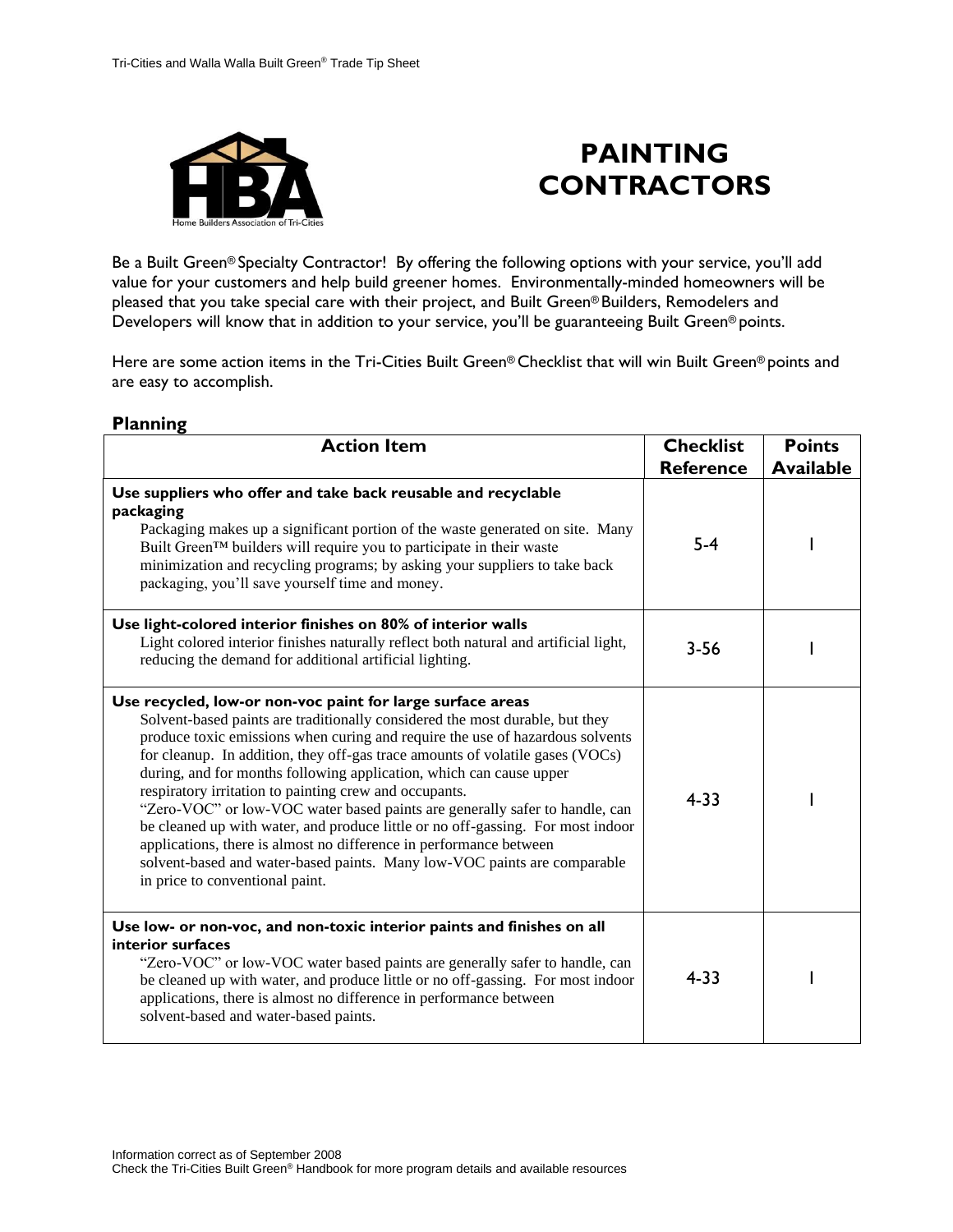| <b>Action Item</b>                                                                                                                                                                                                                                                                                                                                                                                                                                                                                                                                                                                                                                                                                                                                          | <b>Checklist</b><br><b>Reference</b> | <b>Points</b><br><b>Available</b> |
|-------------------------------------------------------------------------------------------------------------------------------------------------------------------------------------------------------------------------------------------------------------------------------------------------------------------------------------------------------------------------------------------------------------------------------------------------------------------------------------------------------------------------------------------------------------------------------------------------------------------------------------------------------------------------------------------------------------------------------------------------------------|--------------------------------------|-----------------------------------|
| Use low- or non-voc, and non-toxic interior paints and finishes on all<br>interior surfaces<br>"Zero-VOC" or low-VOC water based paints are generally safer to handle, can<br>be cleaned up with water, and produce little or no off-gassing. For most indoor<br>applications, there is almost no difference in performance between<br>solvent-based and water-based paints.<br>Low-toxic, clear sealers are also available to use as finishes for woodwork.<br>Water-based varnishes, polyurethane, and other finishes for hardwood floors<br>are very durable and much safer to handle than traditional products. Low or<br>non-toxic solvents, water-based strippers, and all-natural thinners are also<br>locally available.                            | $4 - 32$                             | 5                                 |
| Ventilate with fans after each new finish is applied<br>Each new finish (for example, paints, stains, and floor finishes) will off-gas for<br>a time after it is applied. It is important to ventilate the house with fans<br>(several box fans in windows work best) so that gases will be exhausted<br>outside. Venting out should continue for at least two and up to seven days<br>after each application, depending on the amount of surface covered and the<br>toxicity of the finish.<br>If the house is not properly ventilated during this phase, the emitted gases will<br>adhere to surfaces in the house and later re-released into the indoor<br>environment. Use construction filters on HVAC system and change them out<br>before occupancy. | $4 - 7$<br>$4 - 8$                   | 3                                 |
| Use drywall with recycled-content gypsum and/ or use recycled or<br>"reworked" paint and finishes<br>Your local paint supplier may carry recycled or reworked paints. Where<br>available, there may be a fee based on the type of paint. Optimally, paint for<br>recycling should be newer, clean of debris, and stored above freezing.                                                                                                                                                                                                                                                                                                                                                                                                                     | $5 - 50$                             | $1-2$                             |
| Total points for fulfilling all action items                                                                                                                                                                                                                                                                                                                                                                                                                                                                                                                                                                                                                                                                                                                |                                      | $\overline{14}$                   |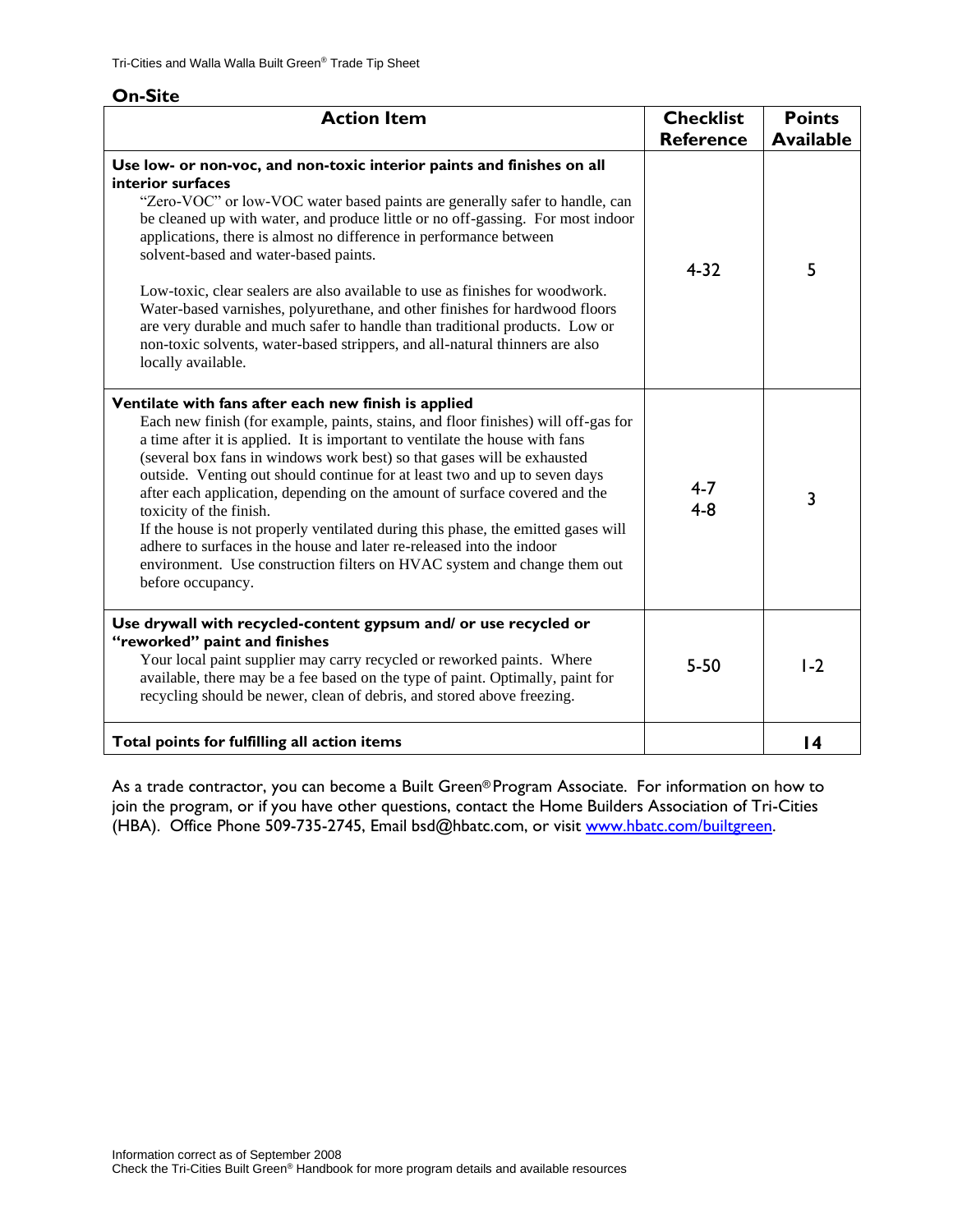

# **PLUMBING CONTRACTORS**

Be a Built Green® Specialty Contractor! By offering the following options with your service, you'll add value for your customers and help build greener homes. Environmentally-minded homeowners will be pleased that you take special care with their project, and Built Green® Builders, Remodelers and Developers will know that in addition to your service, you'll be guaranteeing Built Green® points.

Here are some action items in the Tri-Cities Built Green® Checklist that will win Built Green® points and are easy to accomplish.

| <b>Planning</b>                                                                                                                                                                                                                                                                                                                                                                                                                                                                                                                  |                                      |                                   |
|----------------------------------------------------------------------------------------------------------------------------------------------------------------------------------------------------------------------------------------------------------------------------------------------------------------------------------------------------------------------------------------------------------------------------------------------------------------------------------------------------------------------------------|--------------------------------------|-----------------------------------|
| <b>Action Item</b>                                                                                                                                                                                                                                                                                                                                                                                                                                                                                                               | <b>Checklist</b><br><b>Reference</b> | <b>Points</b><br><b>Available</b> |
| Use suppliers who offer and take back reusable and recyclable<br>packaging<br>Packaging makes up a significant portion of the waste generated on site. Many<br>Built Green™ builders will require you to participate in their waste<br>minimization and recycling programs; by asking your suppliers to take back<br>packaging, you'll save yourself time and money.                                                                                                                                                             | $5-4$                                |                                   |
| Plumb for graywater irrigation<br>Graywater is all wastewater generated in the house except from toilet flushing.<br>Sometimes referred to as "reclaimed" or "recycled" water, this includes<br>wastewater from laundries, showers, and sinks. Graywater can be collected<br>and stored for reuse as a nutrient-rich irrigation source, which conserves water.                                                                                                                                                                   | $2 - 36$                             | 5                                 |
| Install instant (tankless) hot water system<br>The goal is to eliminate the loss of energy from hot water left standing in long<br>pipe runs from water heater to point of use.<br>On-Demand systems are located at the point of use and heat the water as it<br>passes through; best for intermittent demands.<br>A small, well-insulated tank heater can be installed at a remote point of use.<br>"Home Run" hot plumbing uses a smaller diameter pipe to deliver hot water<br>direct from water heater to a remote location. | $3 - 46$                             | $\overline{2}$                    |
| Install electric water heater efficiency to EF of .93 or higher<br>Upgrading electric water heater efficiency from an Energy Factor (EF) of .88<br>(code) to .93 will save 225 kWh per year. Household operational savings will<br>support an additional cost of about \$50.                                                                                                                                                                                                                                                     | $3-47$                               | $\overline{2}$                    |
| Install gas or propane water heater efficiency to EF of .61, .83, or .90<br>Upgrading gas water heater efficiency from an EF of .55 (code) to .60 will save<br>18 therms per year. Household operational savings will support an additional<br>cost of about \$38. Upgrading a propane water heater from an EF of .55 (code)<br>to .60 will save 16 gallons of propane per year. Household operational savings<br>will support an additional cost of about \$50.                                                                 | $3 - 48$                             | $1-5$                             |
| Install the water heater inside the heated space and conduct<br>combustion area test (combustion test not needed for electric, direct<br>vent, or sealed venting)<br>Installing the water heater in the heated space reduces heat loss to the outside.<br>Direct vent hot water heaters protect indoor air quality by venting combustion<br>by-products outside and drawing combustion air from outside.                                                                                                                         | $3-49$                               | $\overline{2}$                    |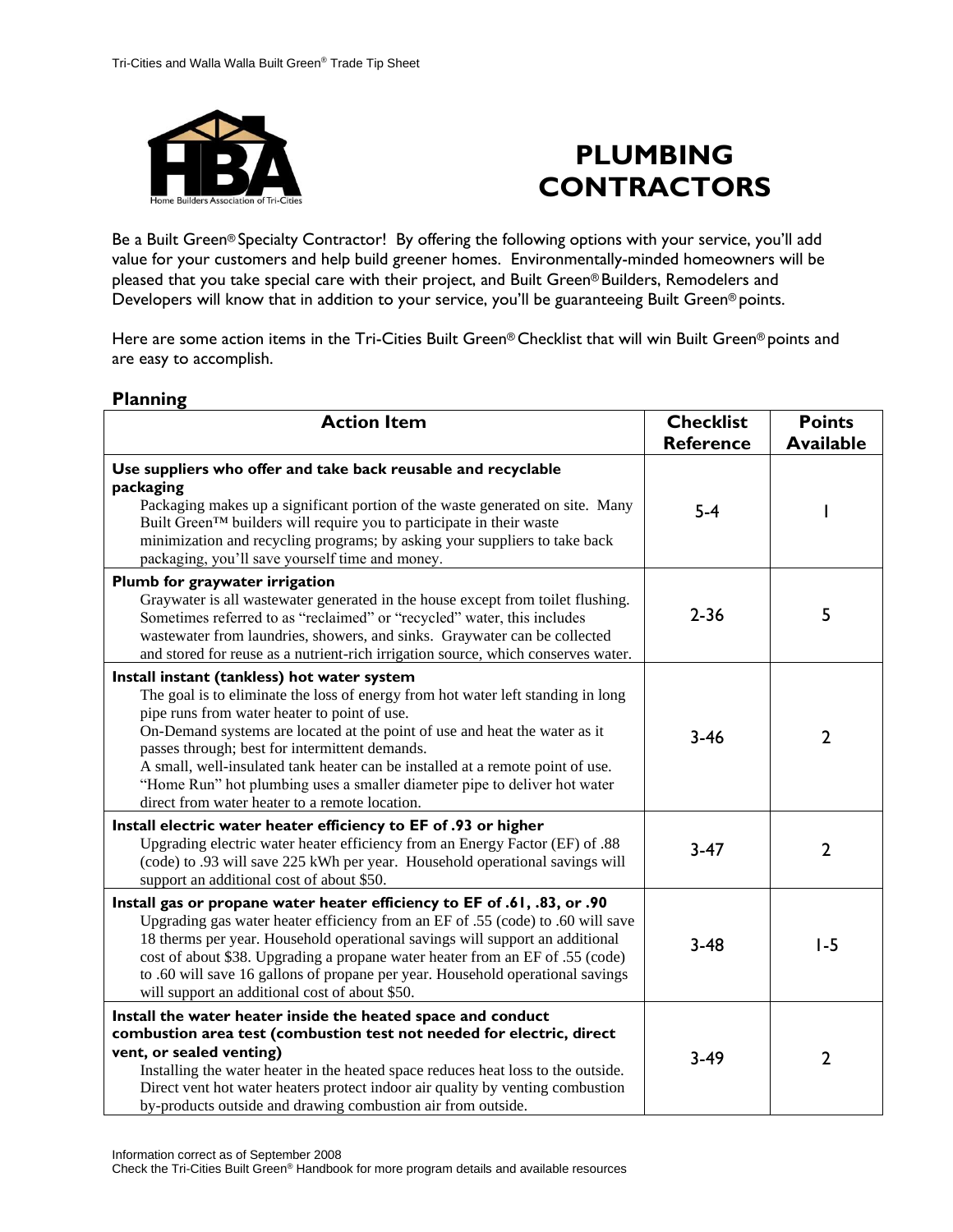| <b>Action Item</b>                                                                                                                                                                                                                                                                                                                                                                                                                                                                                                                  | <b>Checklist</b><br><b>Reference</b> | <b>Points</b><br><b>Available</b> |
|-------------------------------------------------------------------------------------------------------------------------------------------------------------------------------------------------------------------------------------------------------------------------------------------------------------------------------------------------------------------------------------------------------------------------------------------------------------------------------------------------------------------------------------|--------------------------------------|-----------------------------------|
| Install a solar water heating system to supply all or a percentage of the<br>household water needs<br>Solar energy can meet part or all of a home's domestic hot water needs.<br>Geographic location, system design, collector orientation, and collector size<br>will determine how much energy can be provided for domestic hot water<br>heating. A solar water heating system may result in immediate positive cash<br>flow if the monthly cost of financing the system is less than the net savings.                            | $3-42$                               | $2 - 10$                          |
| Install drainwater heat recovery system (DHR)<br>A significant amount of energy is lost when draining warm wastewater.<br>Drainwater heat recovery (DHR) devices fit into existing drain lines to capture<br>exiting energy to preheat cold water going to a shower or to a water heater.<br>DHR systems reduce the energy needed to heat water and can increase the<br>capacity of water heaters.                                                                                                                                  | $3 - 50$                             |                                   |
| Eliminate PVC from water distribution system<br>Some studies indicate that use of PVC plastics in the home is related to<br>increased incidence of bronchial obstruction (asthma) in children (source:<br>American Journal of Public Health. 1999;89:188­192). Also, in the<br>event of a fire, PVC can release toxic smoke. If the water is slightly acidic or<br>alkaline, copper plumbing can release copper ions into drinking water, which is<br>potentially harmful to health. Instead, use polyethylene piping for plumbing. | $4 - 31$                             | 3                                 |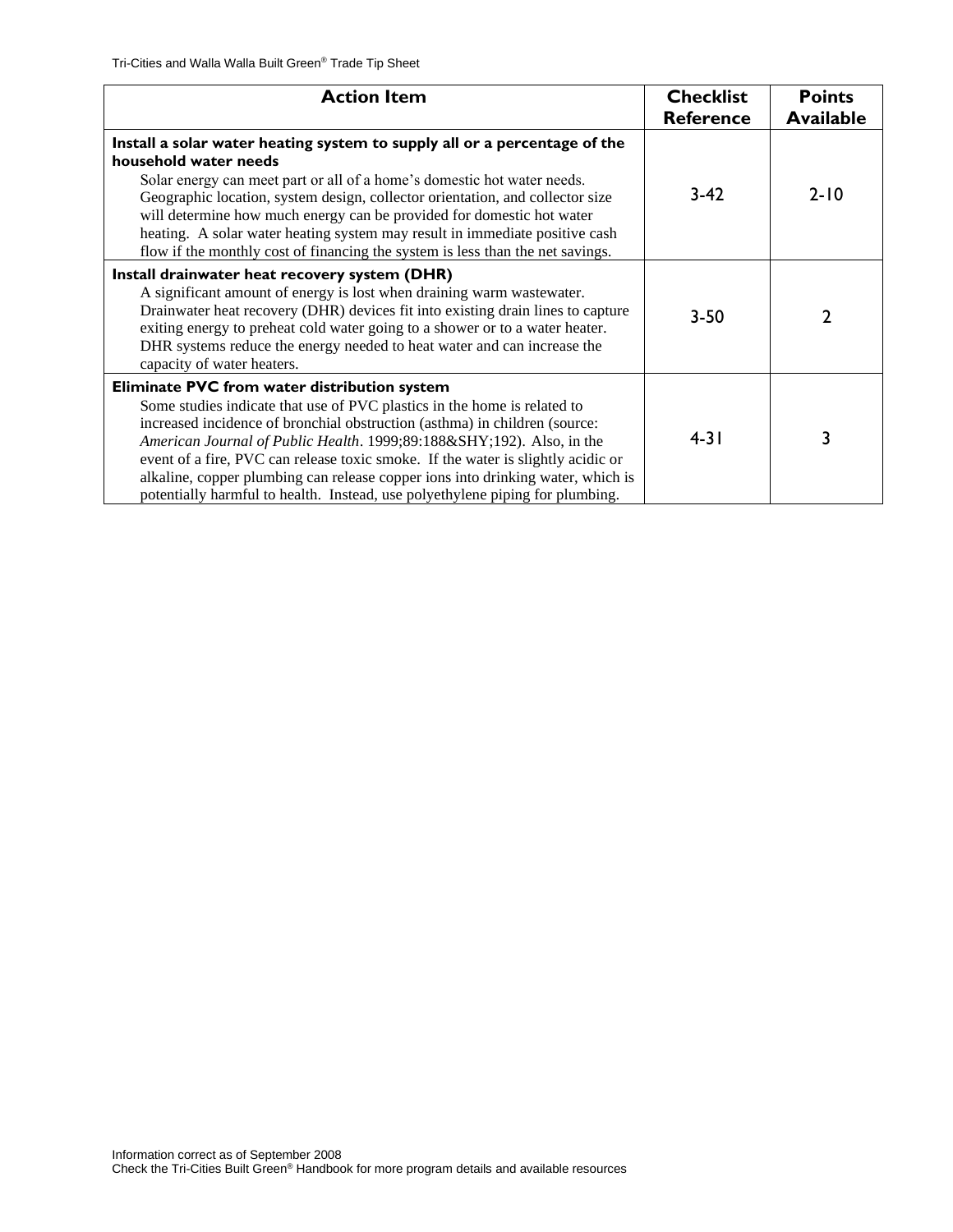| <b>Action Item</b>                                                                                                                                                                                                                                                                                                                                                                                                                                                                                                                                                      | <b>Checklist</b><br><b>Reference</b> | <b>Points</b><br><b>Available</b> |
|-------------------------------------------------------------------------------------------------------------------------------------------------------------------------------------------------------------------------------------------------------------------------------------------------------------------------------------------------------------------------------------------------------------------------------------------------------------------------------------------------------------------------------------------------------------------------|--------------------------------------|-----------------------------------|
| Insulate all hot water pipes<br>This measure reduces standby heat loss from the water tank. The tank<br>continuously heats the piping and the water in it even when no water is being<br>used. They act as "cooling rods." Insulating them reduces the rate of heat loss.                                                                                                                                                                                                                                                                                               | $3 - 45$                             |                                   |
| <b>Recycle metal scraps</b><br>Copper scraps have been recycled for years because the metal has a high<br>market value. As other metals (steel, iron, aluminum) have increased in value,<br>it has become more beneficial to recycle them as well. Metal can be collected<br>or accepted for free, with higher value metals providing revenues. Rebates<br>available for recycled metals vary with market value. Separated metals have a<br>higher value than mixed metals. Some recyclers will pay for sorted metals.<br>Check with recycler for their specifications. | $5 - 4$<br>$5 - 18$                  | $5 - 7$                           |
| Total points for fulfilling all action items                                                                                                                                                                                                                                                                                                                                                                                                                                                                                                                            |                                      |                                   |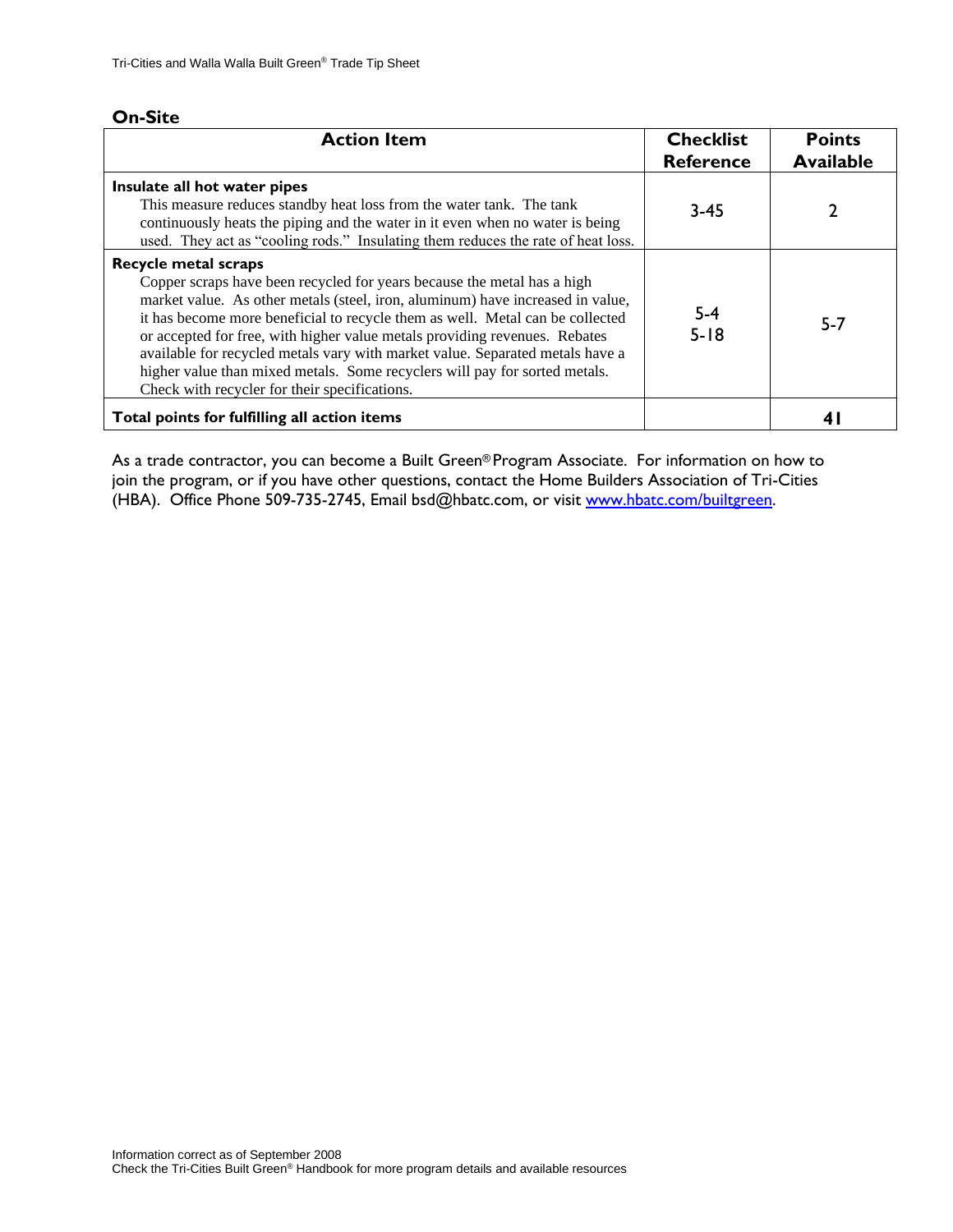

# **LANDCLEARING & EXCAVATION CONTRACTORS**

Be a Built Green® Specialty Contractor! By offering the following options with your service, you'll add value for your customers and help build greener homes. Environmentally-minded homeowners will be pleased that you take special care with their project, and Built Green® Builders, Remodelers and Developers will know that in addition to your service, you'll be guaranteeing Built Green® points.

Here are some action items in the Tri-Cities Built Green® Checklist that will win Built Green® points and are easy to accomplish.

#### **Planning**

| <b>Action Item</b>                                                                                                                                                                                                                                                                                                                                                                                                                                                                                        | <b>Checklist</b><br><b>Reference</b> | <b>Points</b><br><b>Available</b> |
|-----------------------------------------------------------------------------------------------------------------------------------------------------------------------------------------------------------------------------------------------------------------------------------------------------------------------------------------------------------------------------------------------------------------------------------------------------------------------------------------------------------|--------------------------------------|-----------------------------------|
| If clearing or grading during winter months, take extra precautions to<br>avoid runoff and tracking to protect critical areas<br>Plan ahead with builder to avoid clearing and grading during the wettest part of<br>the year - November through March. This is particularly important for soils<br>that are easily eroded. To find out if the soils at your site qualify as "easily"<br>eroded," consult your local code official or go to the Soil Conservation Surveys<br>(SCS) at your local library. | $2 - 25$                             |                                   |
| Implement comprehensive dust control plan<br>Spreading out the grading process over phases can help reduce erosion.                                                                                                                                                                                                                                                                                                                                                                                       | $7 - 50$                             |                                   |

#### **On-Site**

| <b>Action Item</b>                                                                                                                                                                                                                                                                                                                                                                                                                                                                                                                                            | <b>Checklist</b><br><b>Reference</b> | <b>Points</b><br><b>Available</b> |
|---------------------------------------------------------------------------------------------------------------------------------------------------------------------------------------------------------------------------------------------------------------------------------------------------------------------------------------------------------------------------------------------------------------------------------------------------------------------------------------------------------------------------------------------------------------|--------------------------------------|-----------------------------------|
| Preserve and protect existing native vegetation on-site to maintain its<br>natural dust-suppression function<br>Retaining native vegetation in a landscape (rather than removing and<br>replanting) provides excellent erosion, sediment, dust, and pollution control.<br>Review grading and preservation plan with builder to ensure compliance.<br>Respect critical area fences, such as tree root zones, to prevent damage.<br>Hand-clear understory if needed, to protect tree roots.<br>Never park heavy equipment or store heavy materials under trees. | $2 - 51$                             |                                   |
| Take extra precautions to protect trees during construction<br>Keep all excavations, equipment and debris away from trees at a distance two<br>times the size of the canopy from the tree trunk (dripline) when possible (this<br>protects the root systems). Post signs on trees to be saved, clearly indicating<br>the tree's monetary value (cost of replacement) – Some studies have found<br>trees add as much as 30% to the selling price of unimproved lots                                                                                            | $2 - 5$                              |                                   |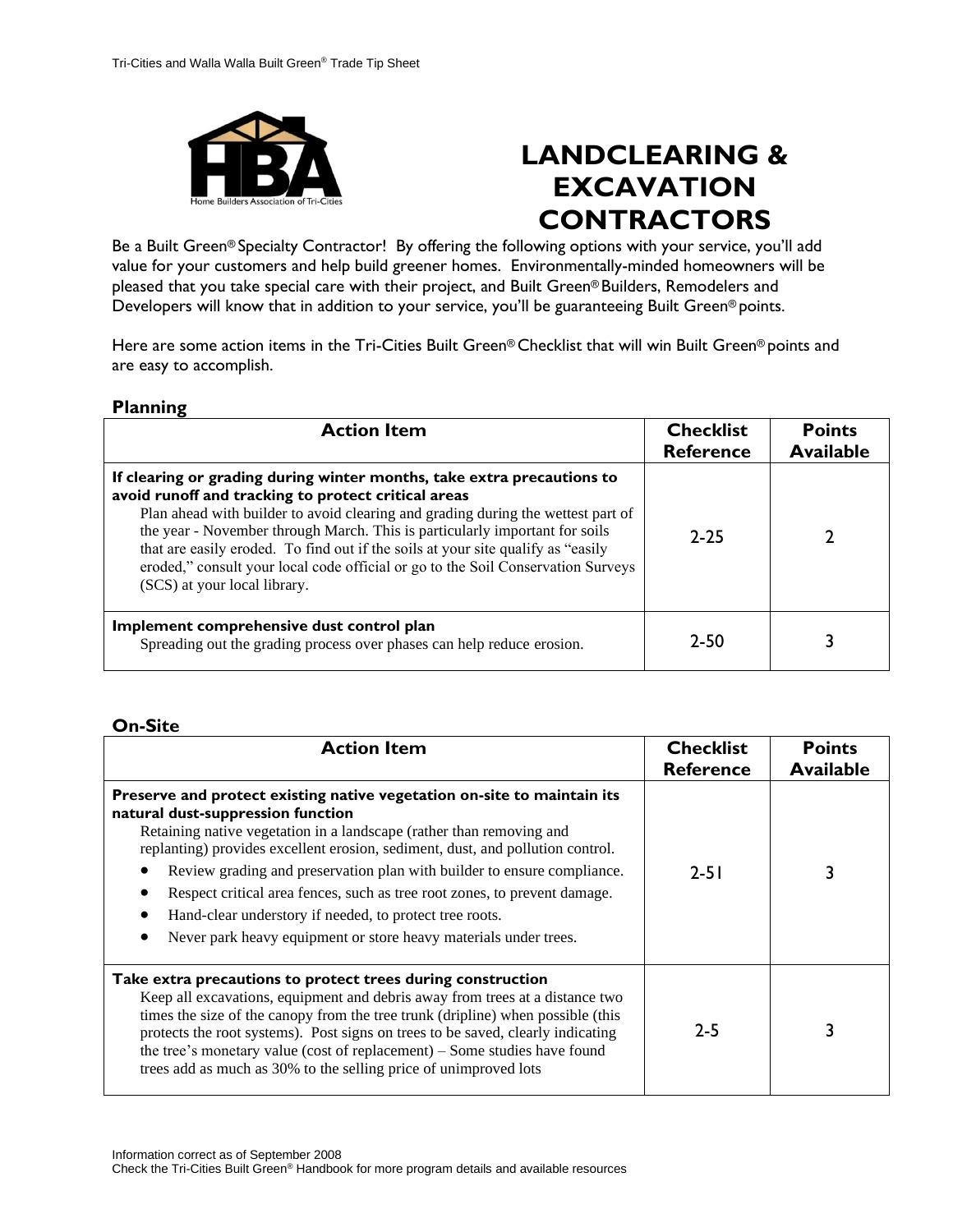| <b>Action Item</b>                                                                                                                                                                                                                                                                                                                                                                                                                                                                                                                                                                                                            | <b>Checklist</b><br><b>Reference</b> | <b>Points</b><br><b>Available</b> |
|-------------------------------------------------------------------------------------------------------------------------------------------------------------------------------------------------------------------------------------------------------------------------------------------------------------------------------------------------------------------------------------------------------------------------------------------------------------------------------------------------------------------------------------------------------------------------------------------------------------------------------|--------------------------------------|-----------------------------------|
| Exceed code requirements to preserve and protect critical areas during                                                                                                                                                                                                                                                                                                                                                                                                                                                                                                                                                        |                                      |                                   |
| construction<br>Protect wetlands from sediment using appropriate best management practices<br>such as compost slope mulching and silt retention berms. Leave a vegetated<br>buffer zone, a minimum of 100 feet wide on each side along streams or other<br>water bodies unless approved plans indicate larger buffers are required.<br>(Check with your local jurisdiction for buffer size requirements.)                                                                                                                                                                                                                     | $2 - 6$                              | 3                                 |
| Exceed code requirements to install temporary erosion control devices<br>and optimally maintain them<br>Erosion control BMPs minimize the loss of soil during construction. Installed                                                                                                                                                                                                                                                                                                                                                                                                                                         |                                      |                                   |
| BMPs must be maintained on a regular basis.                                                                                                                                                                                                                                                                                                                                                                                                                                                                                                                                                                                   |                                      |                                   |
| Use compost barriers or berms, or silt control fencing at appropriate                                                                                                                                                                                                                                                                                                                                                                                                                                                                                                                                                         |                                      |                                   |
| Mulch exposed soils or use plastic sheeting.<br>٠                                                                                                                                                                                                                                                                                                                                                                                                                                                                                                                                                                             | $2 - 9$                              | $\overline{2}$                    |
| Install temporary strawbale erosion and sedimentation control check dams in<br>٠<br>ditches during construction.                                                                                                                                                                                                                                                                                                                                                                                                                                                                                                              |                                      |                                   |
| Inspect all erosion and sedimentation control measures immediately if more<br>$\bullet$<br>than $\frac{1}{2}$ " of rain falls in a 24 hour period.                                                                                                                                                                                                                                                                                                                                                                                                                                                                            |                                      |                                   |
| Compost or hydroseed exposed areas as soon as possible.<br>٠                                                                                                                                                                                                                                                                                                                                                                                                                                                                                                                                                                  |                                      |                                   |
| Install stabilized construction entrance (quarry spall or crushed rock)<br>٠                                                                                                                                                                                                                                                                                                                                                                                                                                                                                                                                                  |                                      |                                   |
| Use biodegradable slope stabilizing materials<br>Research has shown that compost can often outperform conventional slope<br>stabilization methods. Apply a 3 to 4 inch layer of compost to cover the entire<br>exposed soil surface, extending approximately 3 feet over the top of the slope<br>or meshing into existing vegetation (check with your local code enforcers and<br>stormwater management officials first). Slightly coarse to coarse types of<br>compost are well suited for holding surface soil in place even during heavy<br>rainfall. Stockpiled topsoil should be covered with mulch or plastic sheeting. | $2 - 10$                             |                                   |
| Limit grading to an average of 20ft outside building footprint, or for<br>infill lots, use compost to amend soils<br>Minimizing grading helps retain healthy soil and natural water infiltration.<br>Avoid disrupting existing drainage patterns and in general minimize grade<br>changes where possible. Grading for stormwater control should direct water to<br>planted areas to minimize irrigation needs. Steep slopes may benefit from<br>terracing and retaining walls.                                                                                                                                                | $2 - 11$                             | $2 - 3$                           |
| Use alternative foundation system that minimizes volume of foundation                                                                                                                                                                                                                                                                                                                                                                                                                                                                                                                                                         |                                      |                                   |
| material, minimizes disruption to site hydrology, and/or keeps topsoil in<br>place<br>Preserving topsoil in place, without compaction, grading or excavation and<br>replacement will maintain and preserve soil health and stormwater infiltration<br>of the site both during construction and after completion of the project                                                                                                                                                                                                                                                                                                | $2 - 19$                             | $\overline{2}$                    |
| Grind land clearing wood and stumps for reuse<br>Grinding landclearing wood waste can be a cost-effective way to reduce jobsite<br>waste and provide material for reuse as mulch (on site or at other locations).<br>Mulch can renew the soil by improving water and nutrient retention and can<br>also be used to protect stockpiled topsoil.<br>The Green Communities checklist also offers additional points for milling<br>lumber for higher end use on site (decorative finishes if there is a good<br>specimen tree that can't be preserved for example, or for landscape fixtures,<br>such as benches).                | $2 - 12$                             | $\overline{2}$                    |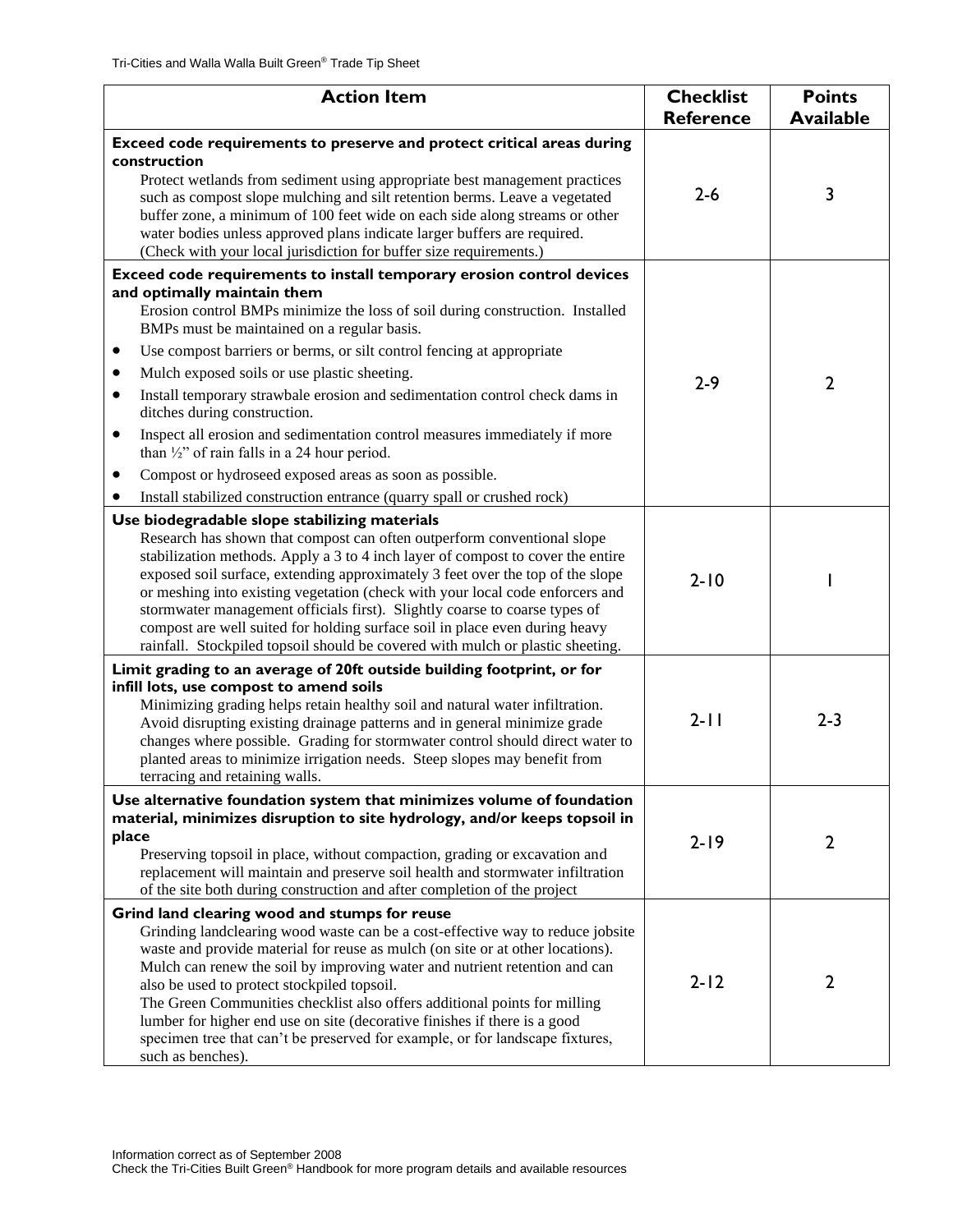| <b>Action Item</b>                                                                                                                                                                                                                                                                                                                                                                                                                                                                                                                                                                                                                                                                                                                                                                             | <b>Checklist</b><br><b>Reference</b> | <b>Points</b><br><b>Available</b> |
|------------------------------------------------------------------------------------------------------------------------------------------------------------------------------------------------------------------------------------------------------------------------------------------------------------------------------------------------------------------------------------------------------------------------------------------------------------------------------------------------------------------------------------------------------------------------------------------------------------------------------------------------------------------------------------------------------------------------------------------------------------------------------------------------|--------------------------------------|-----------------------------------|
| Use a water management and on-site filtration system to allow<br>groundwater to recharge<br>The Green Communities checklist offers several credits for constructing<br>natural drainage patterns, infiltration basins, 'artificial' wetlands, and similar<br>features that allow stormwater to remain on site and percolate back into the<br>soil. Experience making these 'Low Impact Development' techniques work<br>effectively will be valued by a green developer.                                                                                                                                                                                                                                                                                                                        | $2 - 15$                             |                                   |
| Use a biodiesel mix in on-site equipment and/ or vehicles<br>Biodiesel is a renewable fuel made from a mixture of alcohol and vegetable or<br>animal oils. Incorporating biodiesel into the fuel mix reduces particulate<br>matter, toxins, and carbon monoxide emitted from engines. Biodiesel reduces<br>the amount of petroleum, a non-renewable fuel, thereby reducing the risk of<br>harming sensitive environments during extraction and transportation. Biodiesel<br>works well in construction equipment and in all diesel cars. However, biodiesel<br>has a higher alcohol content and acts as a solvent. Before using biodiesel,<br>ensure that all equipment/engine hoses are made of synthetic rubber. New<br>equipment run on biodiesel will not have fuel line or filter issues. | $7 - 57$                             | ∣ -4                              |
| Total points for fulfilling all action items                                                                                                                                                                                                                                                                                                                                                                                                                                                                                                                                                                                                                                                                                                                                                   |                                      | 33                                |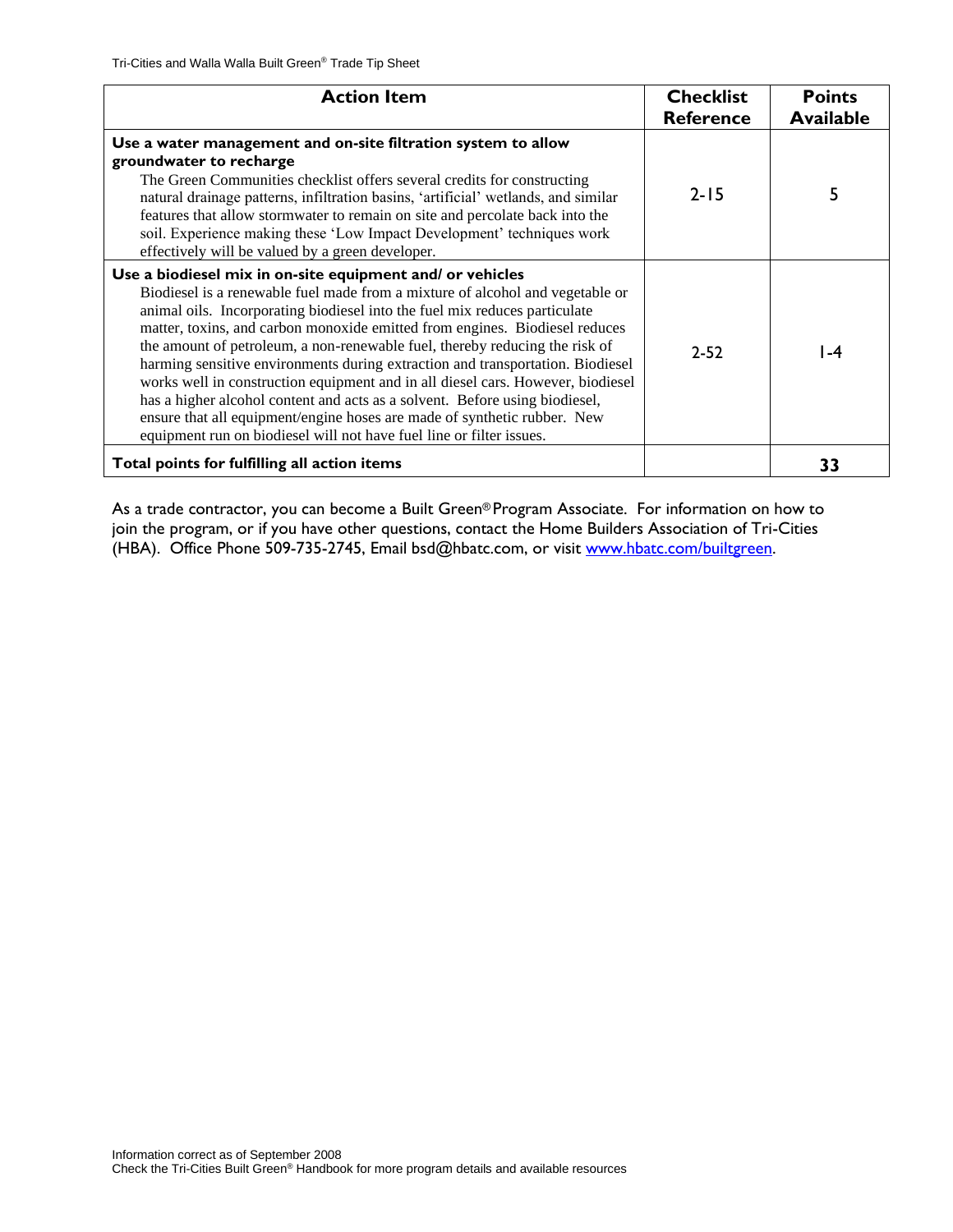

# **LANDSCAPING CONTRACTORS**

Be a Built Green® Specialty Contractor! By offering the following options with your service, you'll add value for your customers and help build greener homes. Environmentally-minded homeowners will be pleased that you take special care with their project, and Built Green® Builders, Remodelers and Developers will know that in addition to your service, you'll be guaranteeing Built Green® points.

Here are some action items in the Tri-Cities Built Green® Checklist that will win Built Green® points and are easy to accomplish.

| . .a<br><b>Action Item</b>                                                                                                                                                                                                                                                                                                                                                                                                                                                                                                                                                                                                                                           | <b>Checklist</b><br><b>Reference</b> | <b>Points</b><br><b>Available</b> |
|----------------------------------------------------------------------------------------------------------------------------------------------------------------------------------------------------------------------------------------------------------------------------------------------------------------------------------------------------------------------------------------------------------------------------------------------------------------------------------------------------------------------------------------------------------------------------------------------------------------------------------------------------------------------|--------------------------------------|-----------------------------------|
| Use suppliers who offer and take back reusable and recyclable<br>packaging<br>Packaging makes up a significant portion of the waste generated on site. Many<br>Built Green™ builders will require you to participate in their waste<br>minimization and recycling programs; by asking your suppliers to take back<br>packaging, you'll save yourself time and money.                                                                                                                                                                                                                                                                                                 | $5-4$                                |                                   |
| Landscape with plants appropriate for site topography and soil types: or<br>landscape with native plants appropriate for site topography and soil<br>types, emphasizing use of plants with low watering requirements; or<br>xeriscape<br>Native vegetation is adapted to the Northwest climate of rainy wet winters and<br>dry summers. Retaining native vegetation in a landscape (rather than removing<br>them and then replanting) also provides excellent erosion, sediment, dust, and<br>pollution control. Finally, native plants are more resistant to disease, insects,<br>and low levels of nutrients, thus reducing the need for fertilizer or pesticides. | $2 - 35$                             | $2 - 5$                           |
| Preserve and protect existing native vegetation on-site to maintain its<br>natural dust-suppression function<br>During building layout, identify existing native plants, including trees and<br>understory plants that you want to save. Clear only actual areas needed to<br>install driveways, parking areas, and building foundations. Clearly mark areas<br>to be graded on plans and field stake or flag on site.                                                                                                                                                                                                                                               | $2 - 51$                             | 3                                 |
| Take extra precautions to protect trees during construction<br>Whenever possible, protect entire stands of trees. Post signs on trees to be<br>saved, clearly indicating the tree's monetary value (cost of replacement).                                                                                                                                                                                                                                                                                                                                                                                                                                            | $2 - 5$                              | 3                                 |
| Use non-toxic or low-toxic pressure-treated wood<br>Using non- or low-toxic materials in the landscape helps preserve soil and<br>water quality. Examples include low-toxic wood preservatives, naturally<br>rot-resistant woods, and plastic lumber (preferably with recycled content).                                                                                                                                                                                                                                                                                                                                                                             | $5 - 78$                             | 3                                 |
| Limit use of turf grass to percentage of landscaped area<br>Place turf in areas expected to be used for walking or playing. Don't plant<br>lawns in heavy shade or in areas with saturated soils or heavy slopes. Always<br>keep turf away from the water's edge; it increases likelihood of chemical<br>contamination, reduces habitat and shading for wildlife, and may increase<br>erosion potential.                                                                                                                                                                                                                                                             | $2 - 34$                             | $1 - 10$                          |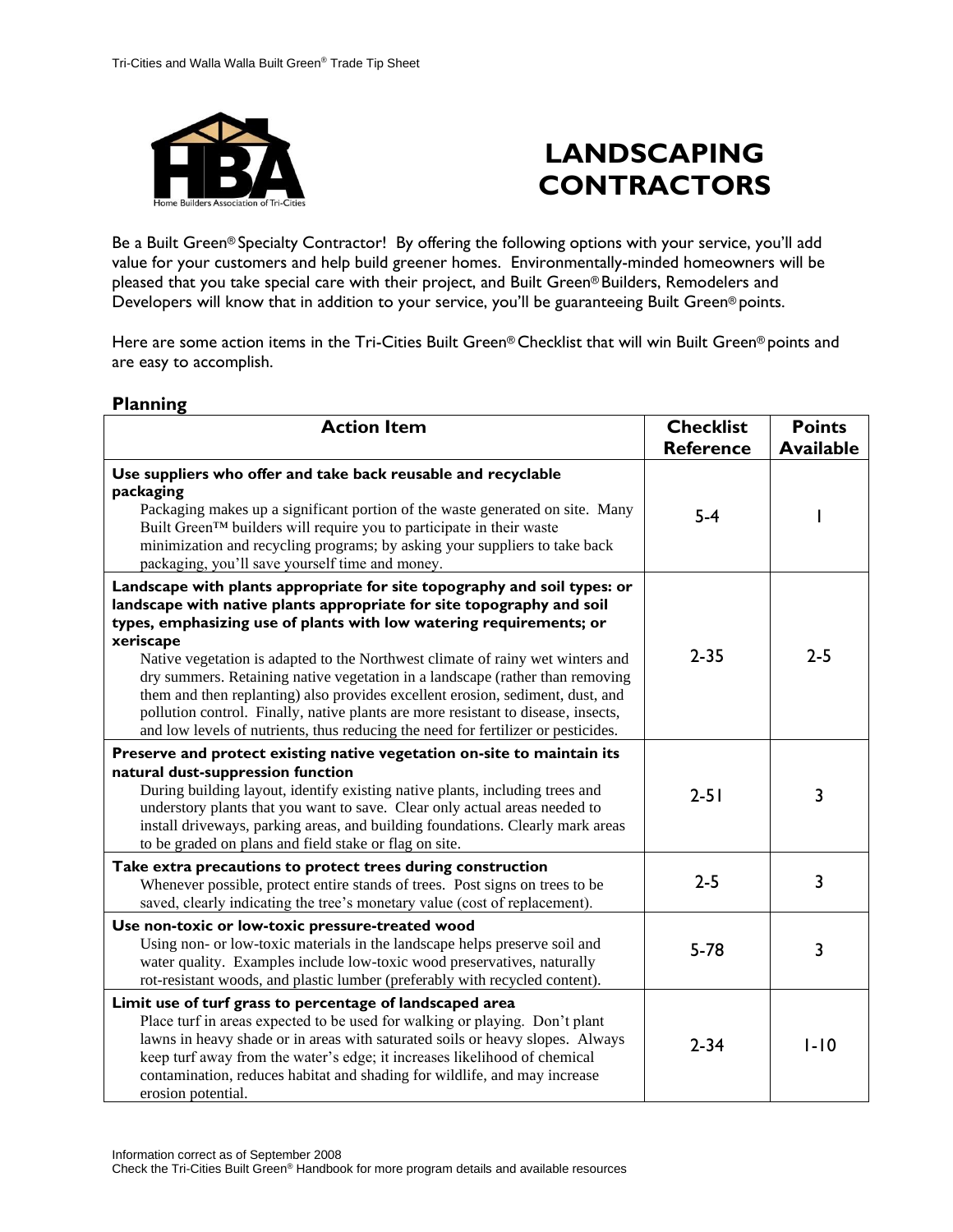| <b>Action Item</b>                                                                                                                                                                                                                                                                                                                                                                                                                                      | <b>Checklist</b><br><b>Reference</b> | <b>Points</b><br><b>Available</b> |
|---------------------------------------------------------------------------------------------------------------------------------------------------------------------------------------------------------------------------------------------------------------------------------------------------------------------------------------------------------------------------------------------------------------------------------------------------------|--------------------------------------|-----------------------------------|
| Install rainwater collection system (cistern) for reuse in irrigation<br>A rooftop rainwater collection system consists of a suitable roof and guttering<br>system, a storage tank(s), and a simple filtration system. Rainwater can also be<br>harvested from soil surfaces and outdoor paved surfaces. Let the homeowner<br>know the rainwater supply is <i>not</i> intended for drinking. Graywater can also be<br>plumbed to the irrigation system. | $2 - 37$                             | 5                                 |

| <b>Action Item</b>                                                                                                                                                                                                                                                                                                                                                                                                                                                                                                                                                       | <b>Checklist</b> | <b>Points</b>    |
|--------------------------------------------------------------------------------------------------------------------------------------------------------------------------------------------------------------------------------------------------------------------------------------------------------------------------------------------------------------------------------------------------------------------------------------------------------------------------------------------------------------------------------------------------------------------------|------------------|------------------|
|                                                                                                                                                                                                                                                                                                                                                                                                                                                                                                                                                                          | <b>Reference</b> | <b>Available</b> |
| Amend disturbed soil to a depth of 2 to 4 inches to restore soil<br>environmental functions<br>Amending soil helps restore its hydrological function and allows water to<br>infiltrate more effectively. For Green Communities, the standard is 13 inches<br>(rather than 8-10).                                                                                                                                                                                                                                                                                         | $2 - 13$         | $2 - 4$          |
| Replant or donate removed vegetation for immediate reuse<br>Plants and tress can often be re-planted elsewhere on site, either immediately,<br>or with proper protections, held for later transplant.                                                                                                                                                                                                                                                                                                                                                                    | $2 - 14$         | 5                |
| Use compost, vermi-compost or slow-release organic fertilizers to<br>establish vegetation<br>Moderate fertilization with natural or natural/synthetic slow-release<br>combination fertilizers will help build soil nutrient reserves and biodiversity<br>without contaminating waterways. Studies have shown that the majority of the<br>phosphorus entering local lakes and areas of Puget Sound is coming from<br>single-home residential areas. The primary source for this contaminant is<br>fertilizers and soil wash-off.                                          | $2 - 22$         | $\overline{2}$   |
| Use compost soil amendment to establish turf and other vegetation<br>with less irrigation<br>Whether you seed or sod, all turf installations perform better when at least 2<br>inches of compost is tilled into the upper six inches of soil. Twelve inches is<br>better for deep-rooted, drought-tolerant grasses.                                                                                                                                                                                                                                                      | $2 - 33$         | $\overline{2}$   |
| Direct stormwater at least 5 ft away from building using grading and<br>approved drain system as appropriate<br>Stormwater or irrigation water that stands or seeps around crawlspace, slab,<br>foundation or basement can lead to moisture damage, dampness and mold<br>growth. Backfilled dirt around the footprint of a building should slope down<br>and away for a distance of at least 5 feet to ensure surface runoff away from<br>structure<br>Preserve this grading during landscaping and ensure irrigation water is directed<br>away from building perimeter. | $4 - 35$         |                  |
| Total points for fulfilling all action items                                                                                                                                                                                                                                                                                                                                                                                                                                                                                                                             |                  | 44               |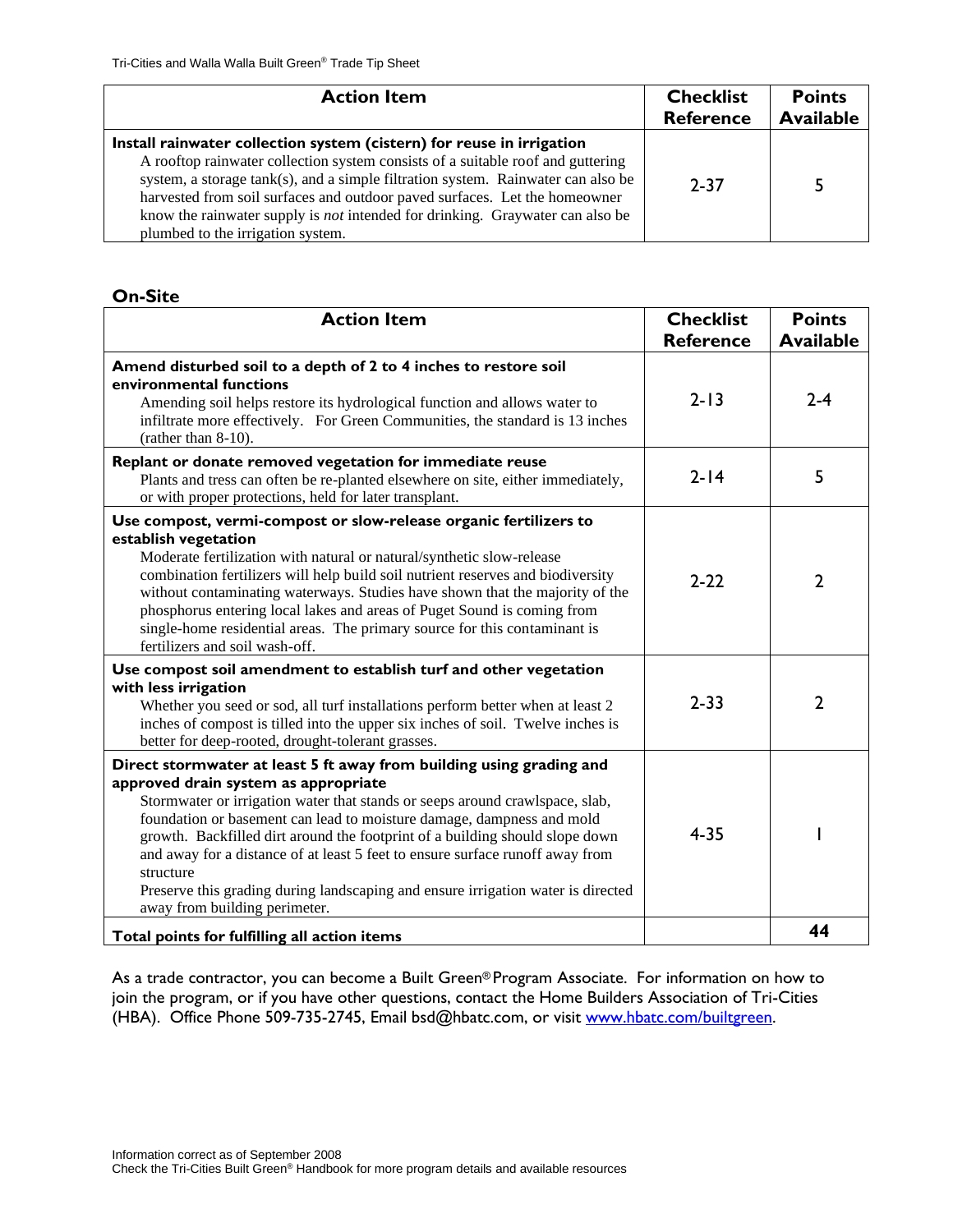

# **FLOORING CONTRACTORS**

Be a Built Green® Specialty Contractor! By offering the following options with your service, you'll add value for your customers and help build greener homes. Environmentally-minded homeowners will be pleased that you take special care with their project, and Built Green® Builders, Remodelers and Developers will know that in addition to your service, you'll be guaranteeing Built Green® points.

Here are some action items in the Tri-Cities Built Green® Checklist that will win Built Green® points and are easy to accomplish.

| <b>Action Item</b>                                                                                                                                                                                                                                                                                                                                                                                                                                                  | <b>Checklist</b><br><b>Reference</b> | <b>Points</b><br><b>Available</b> |
|---------------------------------------------------------------------------------------------------------------------------------------------------------------------------------------------------------------------------------------------------------------------------------------------------------------------------------------------------------------------------------------------------------------------------------------------------------------------|--------------------------------------|-----------------------------------|
| Use suppliers who offer and take back reusable and recyclable<br>packaging<br>Packaging makes up a significant portion of the waste generated on site. Many<br>Built Green™ builders will require you to participate in their waste<br>minimization and recycling programs; by asking your suppliers to take back<br>packaging, you'll save yourself time and money.                                                                                                | $5-4$                                |                                   |
| If Using Carpet, Specify Low-VOC Carpets with the Carpet and Rug<br>Institute (CRI) Indoor Air Quality (IAQ) Label<br>New carpet can emit volatile organic compounds (VOCs) when first installed.<br>The Carpet and Rug Institute has developed testing and labeling programs to<br>aid in the selection of low-emitting carpet, adhesives, and cushion materials                                                                                                   | $4 - 13$                             | 3                                 |
| If Using Carpet, Install Low-Pile or Less Allergen-Attracting Carpet and<br>Pad and Choose Carpet without Brominated Flame Retardant, and<br>Natural Fibers (e.g. Jute, Sisal, Wool, Bamboo) and/ or Recycled<br><b>Materials</b><br>Protect air quality by choosing a low pile carpet and installing it with urethane<br>padding. Preferably, select a carpet made from natural fibers or an all-nylon<br>carpet, which is less attractive to dust mites and mold. | $4 - 14$                             | $1-5$                             |
| If Using Carpet, Install Using Dry Method (No Glue)<br>Adhesives used to install the carpet to the floor are a significant source of odor<br>and air pollution. Tack strips eliminate this problem. As a last resort, choose a<br>low-odor, water-based adhesive. Never use solvent-based carpet adhesive.                                                                                                                                                          | $4 - 16$                             |                                   |
| If Using Carpet, Limit Carpet to One-Third of Home's Conditioned<br>Area<br>The program recognizes carpet's popularity and function, but suggests the<br>amount of carpeting can be limited. The healthiest floor choices are smooth<br>surfaces, such as tile, linoleum, and wood, which are easier to clean than carpet<br>and they keep vacuuming to a minimum. Wood and tile floors are also more<br>durable than carpet, so they cost less per year of use.    | $4 - 15$                             | 3                                 |
| No carpet in home<br>Carpet off-gases when it is new. In addition, carpeting acts as a highly<br>effective reservoir for allergens such as dirt, pollen, mold spores, dust mites,<br>and other microbes. Moreover, as carpet wears out, the surface yarn breaks<br>down and becomes house dust. For that reason, this program encourages<br>eliminating carpet                                                                                                      | $4 - 18$                             | 10                                |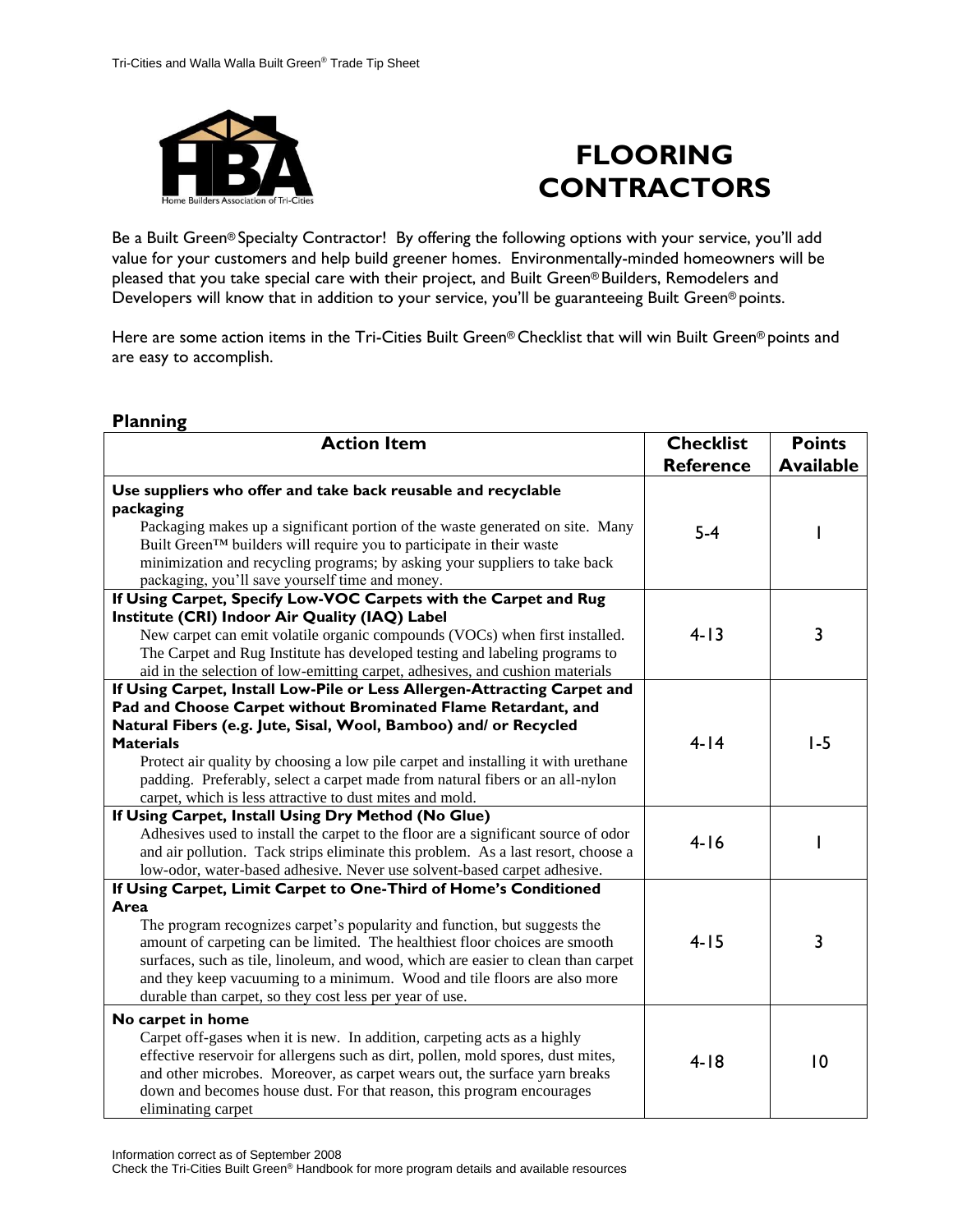| <b>Action Item</b>                                                                                                                                                                                                                                                                                                                                                                                                                                                                                                                                                                                                            | <b>Checklist</b><br><b>Reference</b> | <b>Points</b><br><b>Available</b> |
|-------------------------------------------------------------------------------------------------------------------------------------------------------------------------------------------------------------------------------------------------------------------------------------------------------------------------------------------------------------------------------------------------------------------------------------------------------------------------------------------------------------------------------------------------------------------------------------------------------------------------------|--------------------------------------|-----------------------------------|
| Use only non-or-low-voc/toxic, water-based, solvent-free sealers, grouts,<br>mortars, caulks, stain pigments, additives, and adhesives inside the<br>house<br>Conventional adhesives and finishes may off-gas large amounts of toxic VOCs<br>(including solvents and aromatic hydrocarbons). Water-based varnishes,<br>polyurethane, and other finishes for hardwood floors are very durable and<br>much safer to handle than traditional products. Look for products with a<br>maximum VOC content of 130-150 grams per liter. (Based on the State of<br>California, South Coast Air Quality Management District Rule #1168) | $4 - 26$                             | I -8                              |
| Use glass, ceramic, porcelain or concrete flooring for occupied space<br>Glass, Ceramic and Porcelain tile floors usually pose very little health risk on a<br>day-to-day basis and are more durable than carpet, lowering overall cost.<br>Note: The glazing used on imported tiles can contain lead.                                                                                                                                                                                                                                                                                                                        | $4 - 29$                             | $1-10$                            |
| Use reclaimed wood flooring<br>Hardwood flooring is a valuable material, and if properly removed and<br>refinished, can be reused.                                                                                                                                                                                                                                                                                                                                                                                                                                                                                            | $5 - 45$                             | 3                                 |
| Use recycled-content glass, ceramic, or porcelain tile<br>Several manufacturers make glass, ceramic and porcelain tiles with<br>recycled-content. These tend to be pricey, but are durable and offer an<br>attractive opportunity to highlight (and market) the use of an environmentally<br>friendly material to your client or market.                                                                                                                                                                                                                                                                                      | $5 - 46$                             | $3 - 5$                           |
| Use rapidly renewable flooring products with a 10-year harvest cycle or<br>shorter (linoleum, cork, bamboo, or salvaged wood)<br>Linoleum is made from natural materials and is durable and low-maintenance.<br>Linoleum does not contain significant petroleum-based products or chlorinated<br>chemicals, as does vinyl sheet flooring, which is often mistakenly referred to as<br>linoleum. Cork and bamboo are durable, natural and renewable materials.                                                                                                                                                                 | $5 - 42$                             | $\overline{2}$                    |

| <b>Action Item</b>                                                                                                                                                                                                                 | <b>Checklist</b><br><b>Reference</b> | <b>Points</b><br><b>Available</b> |
|------------------------------------------------------------------------------------------------------------------------------------------------------------------------------------------------------------------------------------|--------------------------------------|-----------------------------------|
| Keep materials dry during construction and conduct a moisture test<br>prior to close-in of walls and conditioned space; verify 15% or less<br>Ensure moisture content of sub-floor is below 12% before installing finish<br>floor. | $4 - 5$                              | I -3                              |
| Total points for fulfilling all action items                                                                                                                                                                                       |                                      | 54                                |